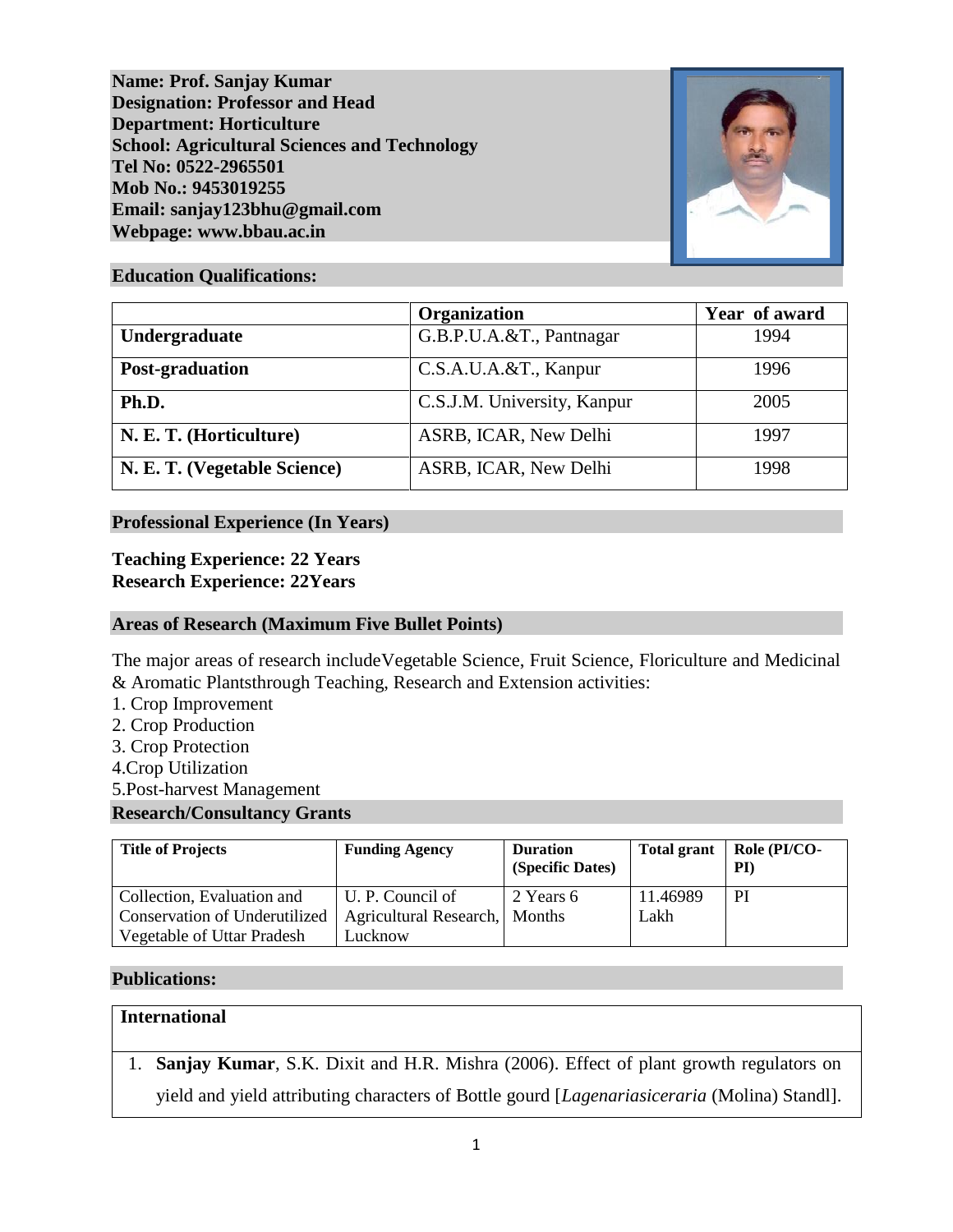*Advances in PlantSciences* 19(II) 419-421.

- 2. **Sanjay Kumar**& S. K. Dixit (2007). Studies on effect of Naphthalene Acetic Acid (NAA) on growth, flowering and tuber production in Tuberose Cv. Single under condition of Varanasi. *Advances in PlantSciences* 20(II): 647-649.
- 3. S. K. Dixit, **Sanjay Kumar**, M. L. Meena and R. B. Ram (2007). Biofertilizers may be substitute of chemical fertilizer: A Review. *The Asian Journal of Horticulture* 2 (2): 298- 300.
- 4. M. L. Meena, **Sanjay Kumar**and S. K. Dixit (2008). Effect of Bio-fertilizers and Nitrogen on flowering, fruiting, yield & yield attributing character of Okra (*Abelmoschusesculentus*(L) Moench. *Environment and Ecology* 26 (2):560-562.
- 5. M. L. Meena, **Sanjay Kumar**and S. K. Dixit (2008). Effect of Bio-fertilizers and Nitrogen on morphological characteristics of Okra (*Abelmoschusesculentus*(L) Moench. *Advances in Plant Sciences* 21 (II): 457-459.
- 6. **Sanjay Kumar**, S.K. Dixit, R.B. Ram and M.L. Meena. (2008). Effect of VAM on Propagation of Grape (*Vitisvinifera* L.) through Hard Wood Cutting. *Advances in Plant Sciences* 21 (II): 403-405.
- 7. S.K. Dixitand **Sanjay Kumar**(2009). *In –Vitro* Clonal Propagation of Rose (*Rosa indica* var. Odorata). *Advances in Plant Sciences* 22 (I): 15-16*.*
- 8. M.L. Meena, **Sanjay Kumar** and J. Singh (2009). Effect of nitrogen and sulphur on yield and yield attributing characters of onion (*Allium cepa*L). *Environment &Ecology* 27(2A): 942-944*.*
- 9. Raghvendra Singh, **Sanjay Kumar**, Anand Kumar Singh, B. K. Singh and Manoj Kumar (2009). Character Association and Path Coefficient Studies in Cucumber (*Cucumissativus* L). *Environment & Ecology* 27 (3):1066-1069.
- 10. Chet Ram, **Sanjay Kumar**, Y. C. Yadav and Adesh Kumar (2010). Correlation coefficient and path analysis in Garden Pea (*Pisumsativum* L.). *Progressive Agriculture* 10 (1): 119- 123.
- 11. Y. N. Singh, **Sanjay Kumar**, Yogesh Chandra Yadav and Adesh Kumar (2010). Effect of fruit ripening stages and KMnO<sup>4</sup> treatment on storage life of Banana (*Musa paradisiaca* L.). *Progressive Agriculture* 10 (1): 161-163.
- 12. Adesh Kumar, **Sanjay Kumar**&Yogesh Chandra Yadav (2011). Correlation coefficient and path analysis in brinjal (*Solanummelongena* L.) *Environment &Ecology* 29 (2A): 966-970.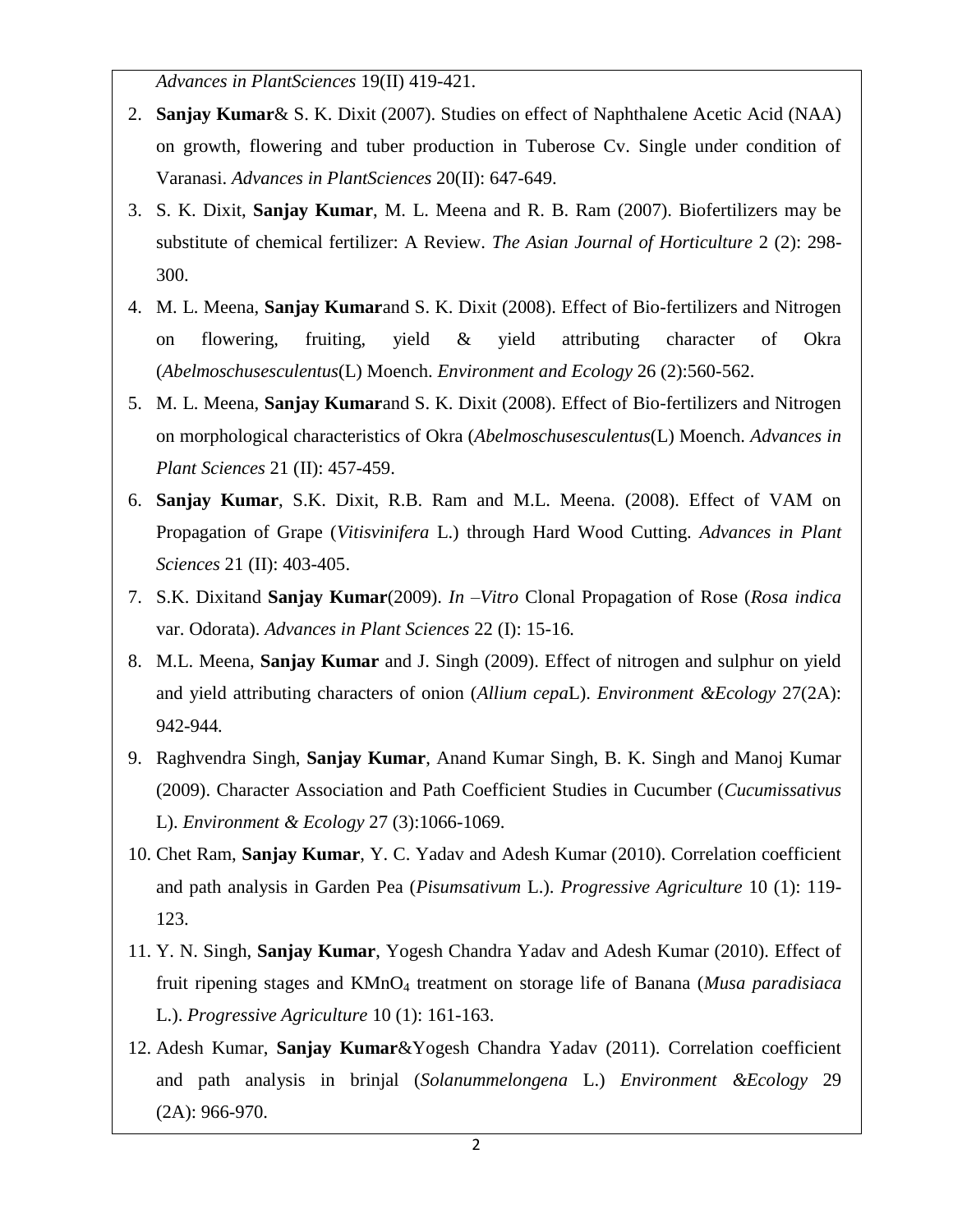- 13. Yogesh Chandra Yadav and **Sanjay Kumar** (2011). Correlation studies in Bottle gourd (*Lagenariasiceraria* (Molina) Standl.). *Environment & Ecology 29(3): 1156-1160.*
- 14. Rahul Kumar, **Sanjay Kumar**\* and Yogesh Chandra Yadav (2011). Genetic variability studies in gladiolus (*Gladiolus species* L.). *Environment & Ecology* 29(3)1161-1165.
- 15. Rahul Kumar, **Sanjay Kumar** and Yogesh Chandra Yadav (2011). Variability studies for yield in attributing traits in gladiolus (Gladiolus species L.). *Progressive* Agriculture 11(2): 366-360.
- 16. Adesh Kumar, **Sanjay Kumar**&Yogesh Chandra Yadav (2011). Variability studies for yield and yield attributing characters in brinjal (*Solanummelongena* L.) *Progressive Agriculture* 11(2): 486-488.
- 17. **Sanjay Kumar**, Anoop Kumar and Yogesh Chandra Yadav(2011). Efficacy of Biofertilizers with NPK on growth and yield of Onion (*Allium cepa*L.) cv. Nasik Red. *The Asian journal of Horticulture 6(1): 256-258.*
- 18. Adesh Kumar, **Sanjay Kumar**&Yogesh Chandra Yadav. (2011). Correlation and character association studies in brinjal (*Solanummelongena* L.) *The Asian journal of Horticulture* 6 (1): 221-224*.*
- 19. Adesh Kumar, **Sanjay Kumar**&Yogesh Chandra Yadav (2011). Gene action studies in Brinjal (*Solanummelongena* L.). *Environment & Ecology* 29 (4): 1717-1719.
- 20. Yogesh Chandra Yadav and **Sanjay Kumar** (2012). Specific combining ability studies in Bottle gourd [*Lagenariasiceraria* (Molina) Standl]. *Environment& Ecology* 30 (1):18-23.
- 21. Yogesh Chandra Yadav, **Sanjay Kumar** and Raghvendra Singh (2012). Studies on genetic variability, heritability and genetic advance in cucumber (Cucumissativus L.). *Hort Flora Research Spectrum* 1(1): 34-37.
- 22. Bijay Kumar, **Sanjay Kumar** and Yogesh Chandra Yadav (2012). Genetic variability for some metric traits in Strawberry (*Fragaria x ananassa*Duch.). *Hort Flora Research Spectrum* 1 (1): 86-88.
- 23. **Sanjay Kumar**, M. K. Yadav, Yogesh Chandra Yadav and Adesh Kumar (2012). Effect of foliar application of boron on growth yield, quality and seed production of radish (*Raphanussativus* L.). cvJaunpuri Local. *Progressive Agriculture* 12 (1): 199-202.
- 24. **Sanjay Kumar**, Annapurna, Yogesh Chandra Yadav and Raghvendra Singh (2012). Genetic variability, heritability, genetic advance and path analysis in Okra (*Abelmoschusesculentus* (L.) Moench.). Hort Flora Research Spectrum 1(2): 139-144.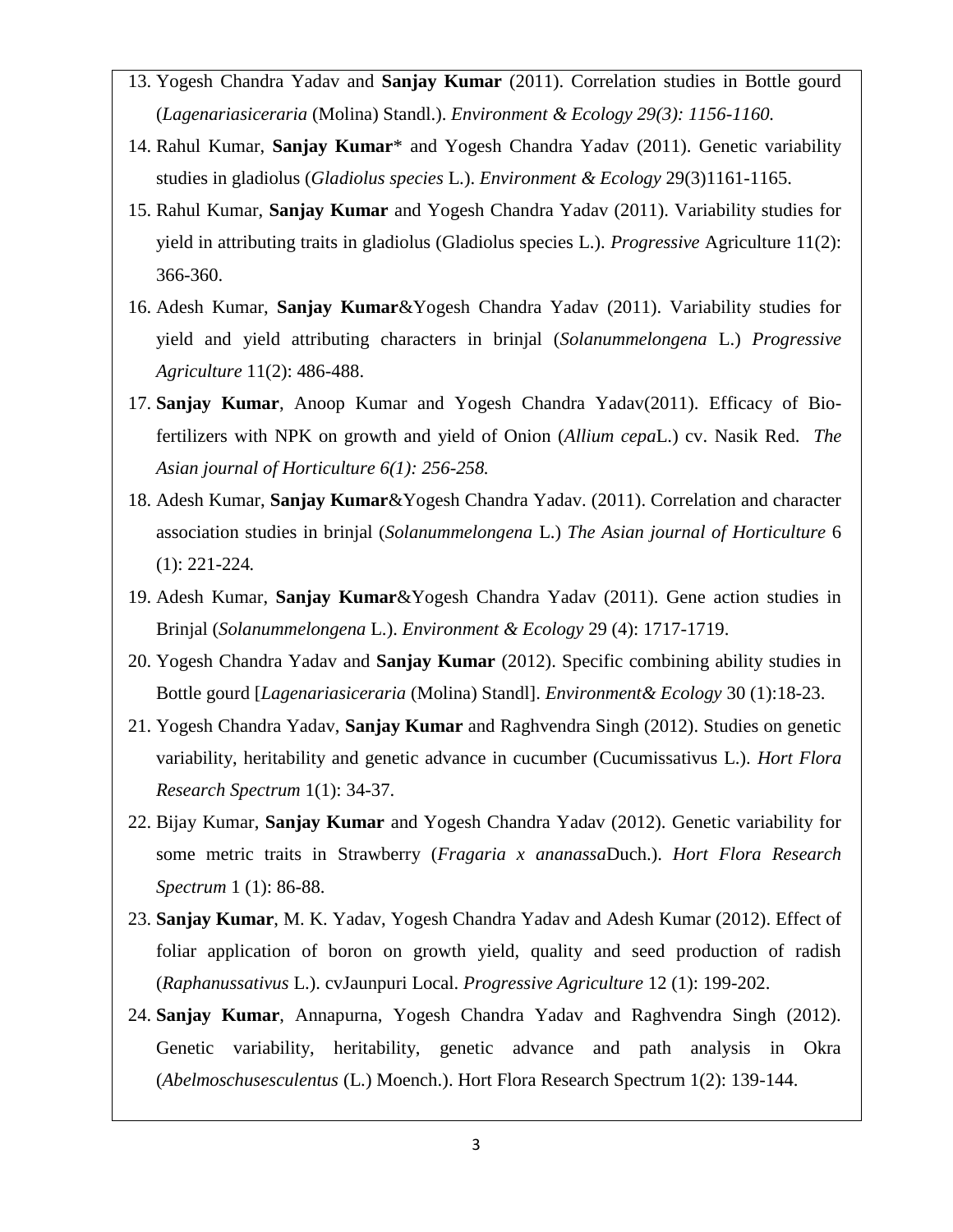- 25. Yogesh Chandra Yadav and **Sanjay Kumar** (2012). Assessment of heterobelotosis for yield and other horticultural traits in bottle gourd (*Lagenariasiceraria* (Molina) standl.).*International Journal of Plant Sciences* 7(1): 181-184.
- 26. V. K. Pandey, **Sanjay Kumar** and Yogesh Chandra Yadav (2012). Effect of nitrogen, phosphorus and potash on growth, yield and yield attributing traits in garlic (*Allium cepa* L.) cv. Agrifound White. *International Journal of Plant Sciences* 7(1): 71-73.
- 27. S. K. Singh, **Sanjay Kumar**, Yogesh Chandra Yadav and Adesh Kumar (2012). Effect of NPK on growth, yield and quality of Okra (*Abelmoschusesculentus* (L.) Moench.). *Hort Flora Research Spectrum* 1(2): 190-192.
- 28. Priyanka Singh, **Sanjay Kumar** and SutanuMaji (2012). Effect of different wrapping materials on post- harvest changes in Papaya (*Carica papaya* L.) *Environment & Ecology*  30 (3A): 773-777.
- 29. Priyanka Singh, **Sanjay Kumar**, SutanuMaji, Adesh Kumar and Yogesh Chandra Yadav (2012). Effect of Calcium chloride on post- harvest changes in papaya fruits. *The Asian Journal of Horticulture* 7(1): 113-117.
- 30. Yogesh Chandra Yadav and Sanjay Kumar (2012). Inbreeding depression in Bottle gourd [*Lagenariasiceraria* (Molina) Standl].*International Journal of Agricultural Sciences* 8 (2): 376-379.
- 31. Priyanka Singh, **Sanjay Kumar** and SutanuMaji(2012). Effect of Etherel on post- harvest changes in papaya fruits. *Hort flora Research Spectrum* 1 (3): 225-230.
- 32. Rashmi, **Sanjay Kumar** and Yogesh Chandra Yadav (2012). Correlation and path coefficient studies in gladiolus *(Gladiolus spp.* L.*). Environment & Ecology 30(4):1276- 1279.*
- 33. JyotiSwaroop, Sanjay Pathak, M. S. Jakhar and **Sanjay Kumar** (2012). Studies on preparation and preservation of low calorie guava (*Psidiumguajava* L) nectar using stevia as low calorie sweetener. *International Journal of Processing and Post- harvest Technology* 3(2): 283-285.
- 34. Yogesh Chandra Yadav and **Sanjay Kumar** (2012). Estimation of heterosis for yield and yield contributing traits in Bottle gourd [Lagenaria*siceraria* (Molina) Standl]. *The Asian Journal of Horticulture* 7(2): 310-314.
- 35. Pratima Singh, **Sanjay Kumar**, SutanuMaji and Abhishk Singh (2013). Genetic variability, heritability and genetic advance in cauliflower (*Brassica oleracea* var. botrytis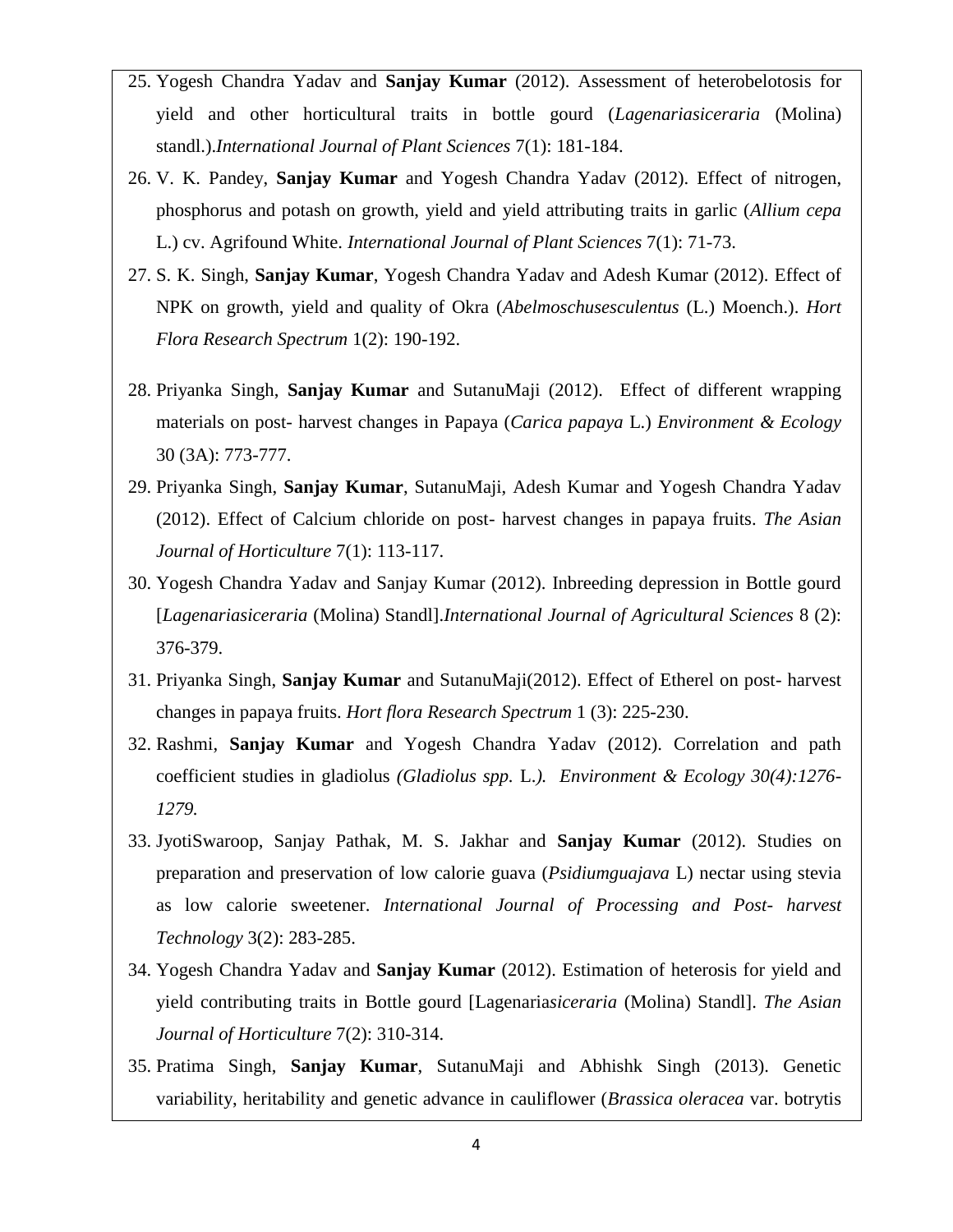L.). *International Journal of Plant Science* 8 (1): 179-182.

- 36. JyotiSwaroop, **Sanjay Kumar**, AparnaDube and R. Shukla (2013). Development and Preservation of low calorie Guava nectar. *Plant Archives* 13 (2): 987-990.
- 37. ShwetaSoni, **Sanjay Kumar**, PallaviChaudhary and Awadhesh Kumar (2013). Heritability and genetic advance in Cabbage (*Brassica Oleracea*Var. *Capitata*L.).*Hort Flora Research Spectrum* 2(3): 274-276.
- 38. PallaviChaudhary, **Sanjay Kumar** and PrawalPratap Singh Verma(2013). Correlation and Path coefficient analysis in Brinjal (*SolanumMelongena* L.). *Hort Flora Research Spectrum* 2(4): 346-351.
- 39. Manoj Kumar, M.L. Meena, **Sanjay Kumar**, SutanuMajiand Devendra Kumar (2013). Effect of nitrogen, phosphorus and potassium fertilizers on the growth, yield and quality of tomato var. Azad T-6. *The Asian journal of Horticulture*8 (2): 616-619.
- 40. Devendra Kumar, R.B. Ram, **Sanjay Kumar**, SutanuMaji and Manoj Kumar (2013).Variability and physico-chemical studies in snap melon (*Cucumismelo*var. momordica). *The Asian journal of Horticulture*8 (2): 751-753.
- 41. Sandeep Kumar, SutanuMaji, **Sanjay Kumar** and Harsh Deep Singh (2014). Efficacy of organic manures on growth and yield of Radish (*Raphanussativus*L.) cv. Japanese White.*International Journal of Plant Sciences* 9 (1):57-60.
- 42. Rashmi and **Sanjay Kumar (2014)**. Estimation of genetic variability, correlation and path analysis in gladiolus (*Gladiolus species* L.). *International Journal of Plant Sciences* 9 (1):186-190**.**
- 43. ShilpiKashyap, **Sanjay Kumar**, SutanuMaji and Devendra Kumar (2014). Effect of organic manures and inorganic fertilizers on growth, yield and quality of brinjal (*Solanummelongena*L.) cv. Pant Rituraj.*International Journal of Agricultural Sciences* 10 (1):305-308.
- 44. Rakesh Kumar Meena, **Sanjay Kumar**, SutanuMaji, DevendraKumarand Manoj Kumar (2014). Effect of organic manures and biofertilizers on growth, flowering, yield and quality of tomato cv. PusaSheetal*. International Journal of Agricultural Sciences* 10 (1):329-332.
- 45. Amit Singh, SutanuMaji and **Sanjay Kumar** (2014).Efficacy of biofertilizers on yield and biomolecules of anticancerous vegetable Broccoli. *International journal of Bio-resource and Stress Management* 5 (2):262-268.
- 46. PallaviChaudhary and **Sanjay Kumar (2014)**.Variability, heritability and genetic advance studies in Egg-plant (*Solanummelongena*L.). *Plant Archives* 14(1): 483-486.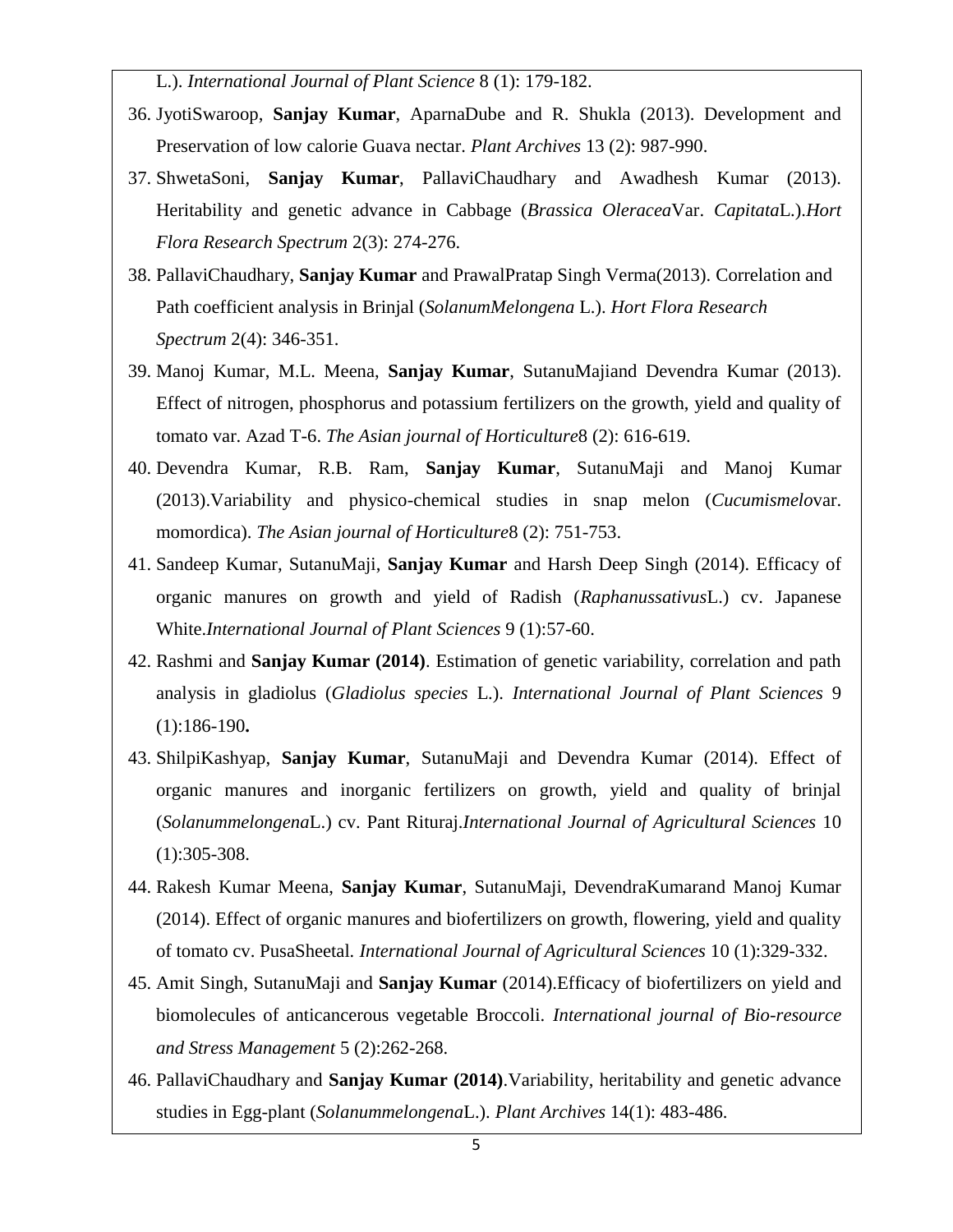- 47. Swati Brinjh, **Sanjay Kumar**, Devendra Kumar and Manoj Kumar (2014). Effect of integrated nutrient management on growth, yield and quality in Onion cv. PusaMadhvi. *Plant Archives* 14 (1): 557-559.
- 48. **Sanjay Kumar**, Raj Kumar verma, Devendra Kumar and Manoj Kumar (2014). Effect of Biofertilizers, Nitrogen and Phosphorus on growth, yield and quality in Onion cv. Nasik Red. *Advances in Plant Sciences* 27(II): 353-355.
- 49. *Ashish Kumar Sahu, Sanjay Kumar and SutanuMaji (2014).* Effect of biofertilizers and inorganic fertilizers on vegetative growth and yield of okra [*Abelmoschusesculentus* (L.) Moench]. *International Journal of Agricultural Sciences* 10 (2):558-561.
- 50. Harsh Deep Singh, SutanuMaji and **Sanjay Kumar (2014).** Influence of plant bioregulators on growth and yield of garlic (*Allium sativum*L.).*International Journal of Agricultural Sciences* 10(2):546-549.
- 51. Priyanka Singh, **Sanjay Kumar** and SutanuMaji (2014). Studies on the effect of ethrel and different wrapping materials on post-harvest changes of Papaya fruits (*Carica papaya* L). International Journal of Food and Nutritional Sciences 3 (6): 97-107.
- 52. Jitendra Kumar, **Sanjay Kumar**\*, SutanuMaji, Manoj Kumar and Devendra Kumar (2015). Studies on Effect of Biofertilizers with Chemical Fertilizers on Growth, Yield and Quality of Fenugreek (*Trigonellafoenum-graecum*L.). *International Journal of Agricultural Sciences* 11(1):198-200.
- 53. Govind, S. Maji, R. Kumawat, A. Pal, **S. Kumar** and S. Saha (2015). Improvement of growth, yield and quality of Garlic (Allium sativum L.) cv. G-282 through a novel approach.The Bioscan 10 (1): 23-27.
- 54. **Sanjay Kumar** and Bikas Das (2015). Effect of Gibberellic acid and Cycocel on Vegetative growth, flowering and yield of African marigold (Tagetaserecta L). Advances in Plant Sciences 28 (II):135-137.
- 55. A. Pal, S. Maji, Govind, R. Kumawat, **S. Kumar** and D C. Meena (2015). Efficacy of various sources of nutrients on growth, flowering, yield and quality of Tomato (*Solanumlycopersicum* L.) cv. Azad T-6. The Bioscan 10 (1): 473-477.
- 56. D.C. Meena, S. Maji, J. K. Meena, Govind, R. Kumawat, K. R. Meena, **S. Kumar** and K. Sodh (2015). Improvement of Growth, Yield and quality of tomatocv. Azad T-6 with foliar application of zinc and boron. International Journal of Bio-resource and stress Management 6 (5):598-601.
- 57. VivekTiwari, SutanuMaji, **Sanjay Kumar**, GovindPrajapati and Rahul Yadav (2016). Use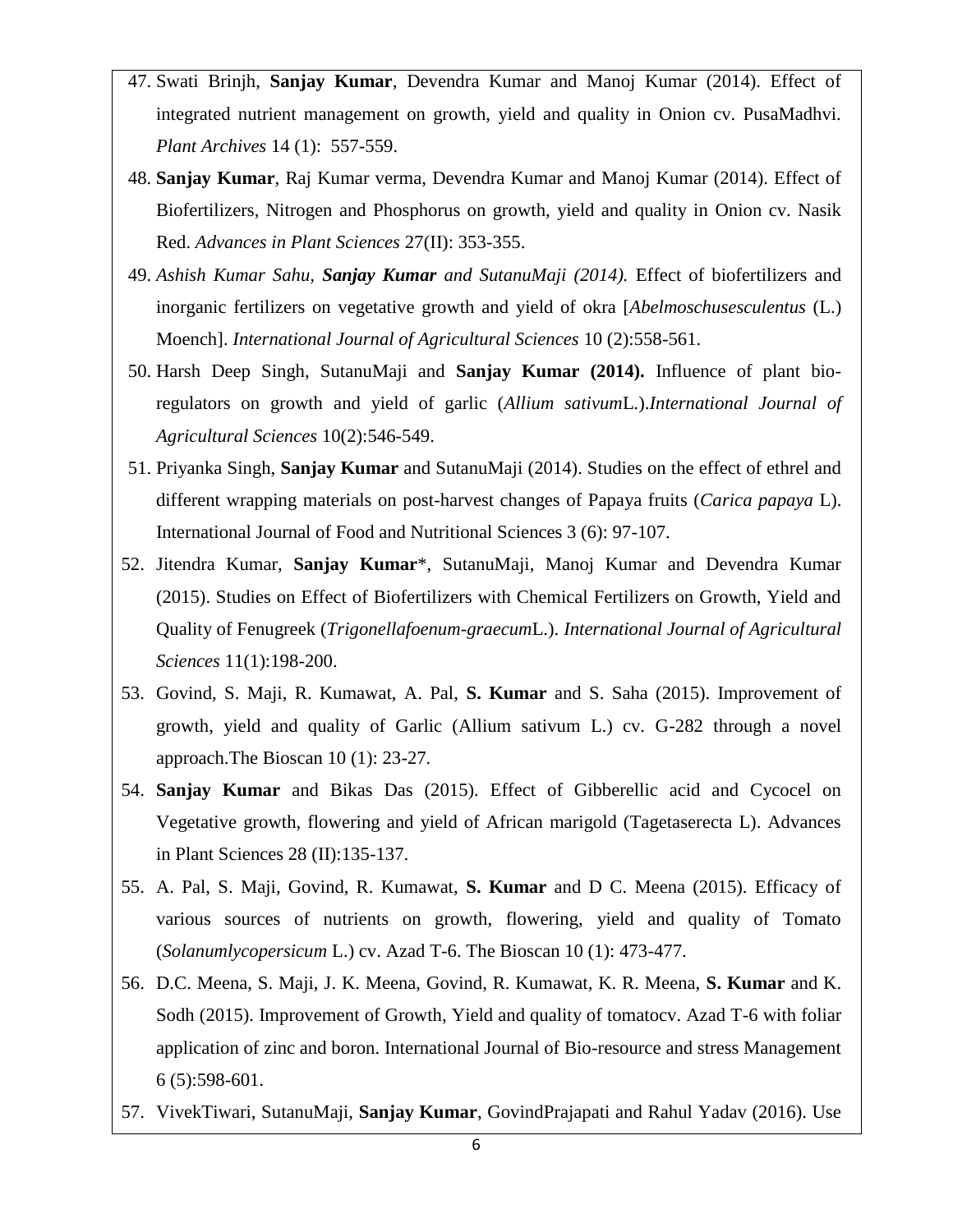of Kitchen Waste based bio-organics for Strawberry (Fragaria x ananassaDuch) production. African Journal of Agricultural Research: 11(4):259-265.

- 58. Shani Kumar, **Sanjay Kumar**\*, SutanuMaji and Vijay Kumar Pandey (2016). Studies on Effect of Inorganic Fertilizers and Bio-fertilizers on Growth, Yield and Quality of Radish (*Raphanussativus*L.). International Journal of Plant Sciences 11 (1): 98-102.
- 59. Kamal Ram Meena, SutanuMaji, **Sanjay Kumar**, DushyantParihar and D. C. Meena (2016). Effect of Bagging on fruit quality of Guava. International Journal of Bio-resource and Stress Management 7 (2): 330-333.
- 60. Ravindra Kumar Sharma, **Sanjay Kumar,**SutanuMaji, Vijay Kumar Pandey, Smriti Singh, Avdhesh Kumar Dubey and Pankaj Kumar (2016). Genetic Variability, Heritability, Correlation Coefficient and Path Analysis in French bean (*Phaseolus vulgaris* L.) The Bioscan 11 (2): 1153-1158.
- 61. Kamal Ram Meena, SutanuMaji, **Sanjay Kumar** and ShashankVerma(2016). Influence of shoot pruning for crop regulation and improving fruit yield of guava. *The Bioscan*11 (2):1355-1359.
- 62. KanaramSodh, SutanuMaji, **Sanjay Kumar**, GovindPrajapati and Kamal Ram Meena(2016). Performance study of various garlic genotypes (Allium sativum L.) in Subtropical Lucknow conditions. *The Bioscan*11 (2):1093-1097.
- 63. Smriti Singh, **Sanjay Kumar**, V. K. Verma, Vijay Kumar Pandey and SutanuMaji (2016). Effect of different levels of sulphur on growth, yield and quality of some radish varieties. International Journal of Agriculture Science 8 (51): 2187-2188.
- 64. DhirenderPertap Singh, **Sanjay Kumar**, Vijay Kumar Pandey and SutanuMaji (2016). Studies on Integrated Nutrient Management on Growth, Yield and Quality of Carrot (*Daucuscarota* L.). International Journal of Agriculture Science 8 (51): 2189-2191.
- 65. Awadhesh Kumar, **Sanjay Kumar** and SutanuMaji (2016). Genetic Variability, heritability and Genetic advance studies in Okra (*Abelmoschusesculentus*L*.* Moench): International Journal of Agriculture Science 8 (57): 3122-3124.
- 66. Ashish Kumar Mishra, **Sanjay Kumar**, ShashankVerma, Shivakantdubey and AvdheshKumarDubey (2016). Effect of Zinc sulphate and Iron Sulphate on Vegetative Growth, Yield and quality of Strawberry (FragariaXananassaDuch.) cv. Chandler. The Bioscan 11: 2222-2225.
- 67. ShashankVerma, **Sanjay Kumar**, SutanuMaji, Kamal Ram Meena and Rakesh Kumar Meena (2017). Effect of inorganic and bio-fertilizers on growth and yield of strawberry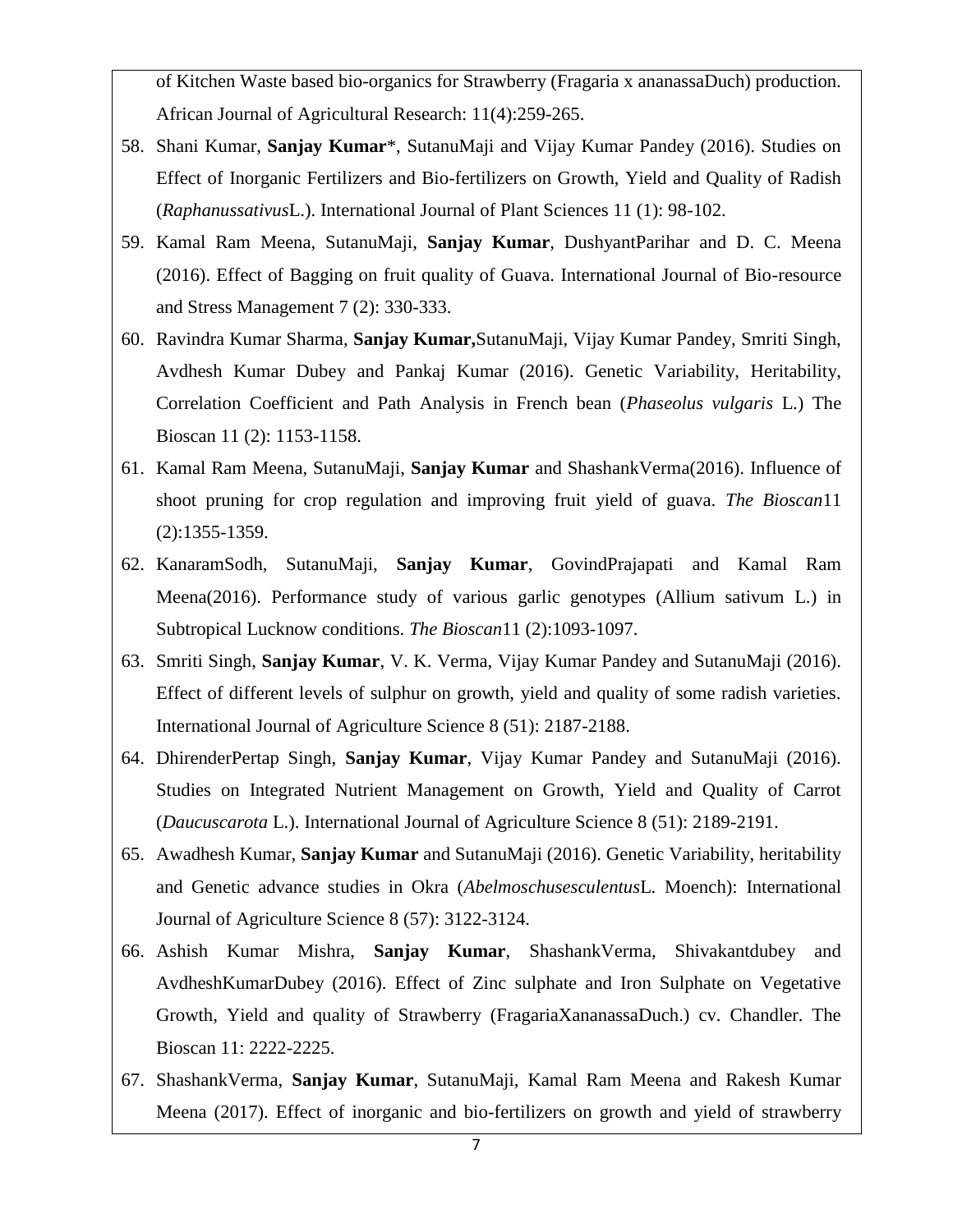[Fragaria x ananassa L. Duch.] cv. Chandler in Central Uttar Pradesh. International Journal of Plant Sciences 12 (2): 183-189.

- 68. Rajeev Kumar, **Sanjay Kumar**, Rakesh Kumar Meena, Pradeep Kumar and RanjeetRawat (2017). Effect of Integrated Nutrient Management on Growth, Yield and Quality of Tomato (Lycopersiconesculentum L.) cv. Pusa Ruby. Plant Archives 17(2):1197-1200.
- 69. ShashankVerma\*, **Sanjay Kumar**, SutanuMaji and Rakesh Kumar Meena (2017).Effect of Inorganic and Bio-Fertilizers on Physicochemical characters and Benefit Cost Ratio of Strawberry [Fragaria X ananassa L. Duch.] cv. Chandler in Central Uttar Pradesh, India. Plant Archives 17 (2):1603-1606.
- 70. Pradeep Kumar, **Sanjay Kumar**, Rakesh Kumar Meena, Rajeev Kumar and RanjeetRawat (2017). Efficacy of Biofertilizers on Growth, Yield and Quality of Sprouting Broccoli (Brassica oleracea Var. italica Plank)" cv. Pusa Broccoli KTS-1. Plant Archives 17(2):1647-1650
- 71. **Sanjay Kumar**, SutanuMaji and Sunil Kumar Rawat (2017). Performance of amaranthus genotypes under Lucknow conditions. Plant Archives 17 (2):1734-1738.
- 72. Dileep Kumar, **Sanjay Kumar**, Rakesh Kumar Meena and ShashankVerma (2017). Effect of Organic and Inorganic Fertilizers on Growth, Yield and Quality of Cabbage (Brassica oleracea L. var. capitata). Int. J. Pure App. Biosci. 5 (5): 1590-1593.
- 73. **Sanjay Kumar**, SutanuMaji, Sunil Kumar Rawat and ShashankVerma (2018). Performance of MucunaGermplasms under Lucknow Conditions. Int. J. Pure App. Biosci. 6 (1): 701-703.
- 74. Vinay Kumar Mishra**, Sanjay Kumar** and Vijay Kumar Pandey (2018). Effect of Organic Manure and Bio-Fertilizers on Growth, Yield and Quality of Brinjal (Solanummelongena L.). Int. J. Pure App. Biosci. 6 (1): 704-707.
- 75. Rakesh Kumar Meena, **Sanjay Kumar**, M.L. Meena and ShashankVerma (2018). Genetic variability, heritability and genetic advance for yield and quality attributes in tomato (Solanumlycopersicum L.). Journal of Pharmacognosy and Phytochemistry 7(1): 1937- 1939.
- 76. Rakesh Kumar Meena, **Sanjay Kumar**, M. L. Meena and Adesh Kumar (2018).Correlation and Characters Association Studies in Tomato (Solanumlycopersicum L.). Int. J. Pure App. Biosci. 6 (1): 1291-1295.
- 77. Devendra Kumar, **Sanjay Kumar**, M.L. Meena, Rakesh Kumar Meena and Pradeep Kumar (2018). Correlation and characters association studies in bitter gourd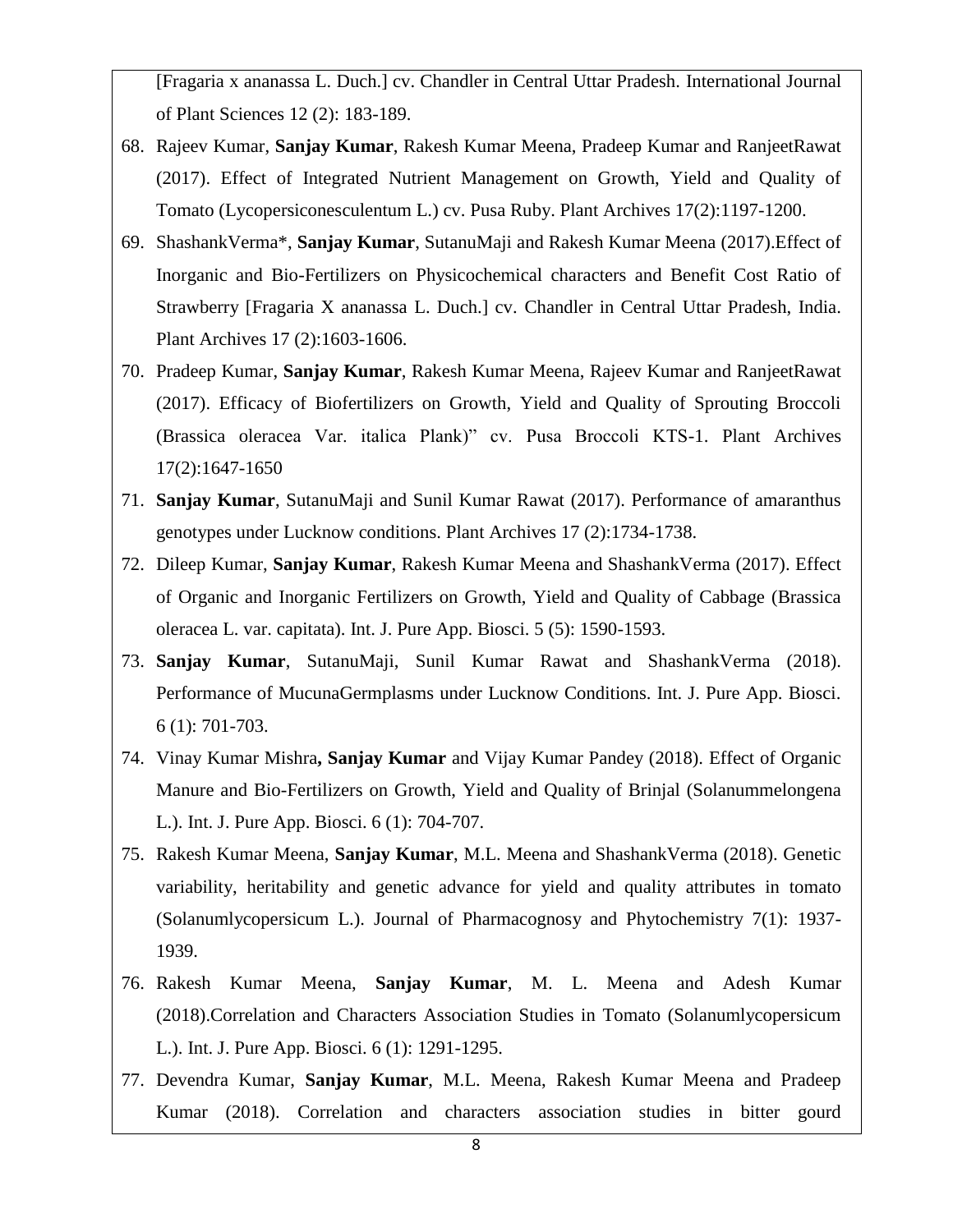(Momordicachantia L.). Journal of Pharmacognosy and Phytochemistry 7(2): 3510-3514.

- 78. Devendra Kumar, **Sanjay Kumar**, Rakesh Kumar Meena, Manoj Kumar and Ram Vilas (2018).Genetic Variability, Heritability and Genetic Advance for Yield and Quality Attributes in Bitter Gourd (Momordicacharantia L).Int. J. Pure App. Biosci. 6 (2): 499-503.
- 79. **Sanjay Kumar,** SutanuMaji and S.K. Rawat (2018)**.** Performance study of cluster bean germplasms under Lucknow condition. International Journal of Plant Sciences13(1): 47-50.
- 80. **Sanjay Kumar**, Pushkar Singh Patel and Pradeep Kumar (2018).Genetic variability, heritability and genetic advance in cowpea [(*Vignaunguiculata*(l.) Walp.)] Plant Archives18 (2): 1268-1270.
- 81. Pushkar Singh Patel, **Sanjay Kumar**, Rakesh Kumar Meena, Pradeep Kumar and TribhuvanRai (2018). Correlation and Path analysis in Cowpea [(*Vignaunguiculata*(L.) Walp.)]. *Int. J. Pure App. Biosci.* 6 (5): 142-146.
- 82. Dharmpal Singh, **Sanjay Kumar**, R.S. Verma, RohitMaurya and AkashShukla (2018). Effect of organic manure and bio-fertilizers on quality parameters of strawberry (*Fragaria x ananassa*Duch.) cv. Chandler. Journal of Pharmacognosy and Phytochemistry 2018; 7(6): 1227-1228.
- 83**.** Satish Kumar Gautam, **Sanjay Kumar**, Pradeep Kumar, Manjeet Kumar and Jitendra Kumar (2018).Genetic variability, heritability and Genetic advance in Okra [*Abelmoschusesculentus*(L.) Moench]. International Journal of Chemical Studies 6 (6): 2695-2698.
- 84. Ram Vilas, **Sanjay Kum**ar and M. L. Meena (2019). Impact of Gibberelic acid and Cycocel on flower yield and quality attributes of African Marigold (*Tagetaserecta* L.). Advances in Plant Sciences 32(II): 79-81.
- 85. Aman Shankar, **Sanjay Kumar**, Rajeev Kumar and Pradeep Kumar (2019).Efficacy of organic manures and bio-fertilizers on growth, yield and quality of broccoli *(Brassica oleracea*L.var. *italica*Plenck). Plant Archives 19(2): 2608-2612.
- 86. Mukesh Kumar, **Sanjay Kumar**Rakesh Kumar Meena, Manoj Kumar Jangid and Vinay Kumar Singh (2019). Efficacy of Bio-fertilizers and in combination with chemical fertilizers on growth of okra (Abelmoschusesculentus L.). Int. J. Pure App. Biosci. 7 (5): 482-486.
- 87. Rakesh Kumar Meena and **Sanjay Kumar**, M. L. Meena and Adesh Kumar (2020).Combining ability for yield and quality related traits in Tomato (Solanumlycopersicum L.). International Journal of Current Microbiology and Applied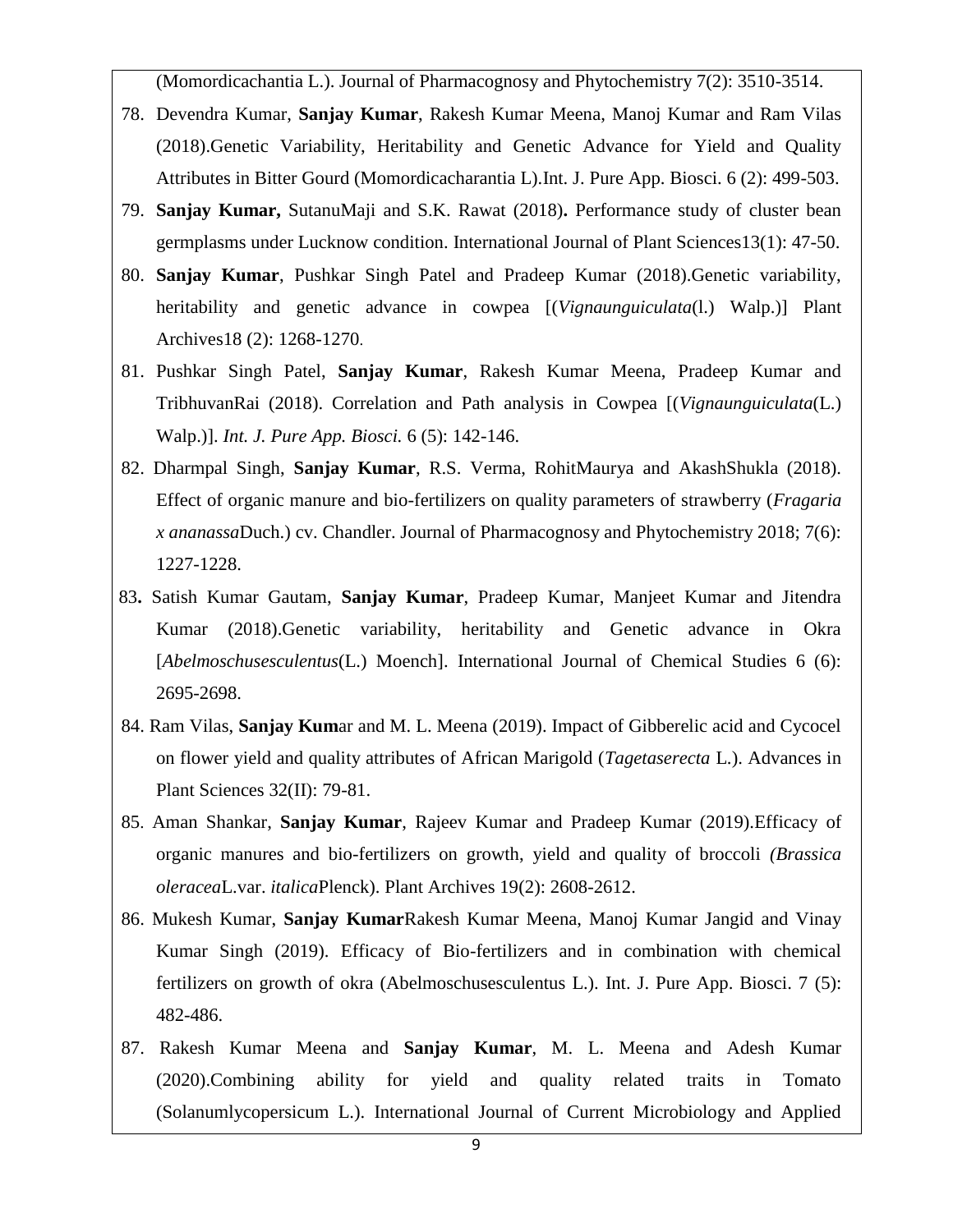Sciences 9 (5): 2931-2935.

88.Vijay Kumar Pandey, **Sanjay Kumar** and RakeshKumarMeena (2020). Determination of Genetic Variability, Corelation Coefficient, Heritability and Genetic Advances in Tomato (*Solanumlycopersicon* L.) Int. J. Pure App. Biosci. 8 (4): 535-538

### **National**

- 1. Akhilesh Kumar Pal, A.N. Maurya, B. Singh, D. Ram and **Sanjay Kumar**(2003). Genetic variability, heritability and genetic advance in cowpea (*Vignaunguiculata* L. Walp). *Orissa J. Hort*.31(1): 94-97.
- 2. **Sanjay Kumar**, G.N. Singh, Akhilesh Kumar Pal and C.B.S. Rajput (2004). Effect of graded levels of nitrogen and methods of application on growth and yield ofColocasia(*Colocasiaesculenta Schott*.). *Orissa J. Hort.32(2): 64-67.*
- 3. **Sanjay Kumar**and Samir Dixit (2004). Studies on the effect of weed management practices in winter season Brinjal crop. *Orissa J. Hort*. 32(1): 46-47.
- *4.* Akhilesh Kumar Pal, B. Singh, A. N. Maurya&**Sanjay Kumar** (2004). Correlation and path analysis in Cowpea [*Vignaunguiculata* (L) Walp]. *South Indian Horticulture* 52(1-6): 82-88.
- 5. **Sanjay Kumar**, S.K.Dixit and J. N. Singh (2005). Quality of Guava as affected by storage. *Annals of Plant & Soil Research* 7(1): 105-106.
- 6. S. K. Dixit and **Sanjay Kumar** (2006). Effect of different plant growth regulators on in-Vitro propagation of Rose (Rosa spp). *Progressive Horticulture* 38 (2): 234-237.
- 7. Raghvendra Singh, **Sanjay Kumar**& S. K. Dixit (2006). Correlation coefficient and path analysis in Bottlegourd [*Lagenariasiceraria* (Molina) Standl]. *Progressive Horticulture 38* (2): 256-261.
- 8. **Sanjay Kumar**, Shrawan Kumar and RohitShukla (2006). Physico-chemical characteristics of some Guava (*Psidiumguajava*) cultivars. *The Horticultural Journal* 19  $(1): 5-7.$
- 9. S.K. Dixit and **Sanjay Kumar** (2006). Evaluation of Elite Gladiolus Cultivars as Intercrop with Mango Cv. Dashehari. *The HorticulturalJournal* 19 (1): 59-61.
- 10. M. M. Syamal, S. K. Dixit and **Sanjay Kumar** (2006). Effect of Biofertilizers on growth and Yield in Marigold. *Journal of Ornamental Horticulture* 9 (4):304-305.
- 11. Akhilesh Kumar Pal, **Sanjay Kumar**& A. N. Maurya (2007). Genetic Study for earliness in Cowpea (*Vignaunguiculata*(L) Walp. *Indian Journal of Horticulture* 64 (1): 63-66.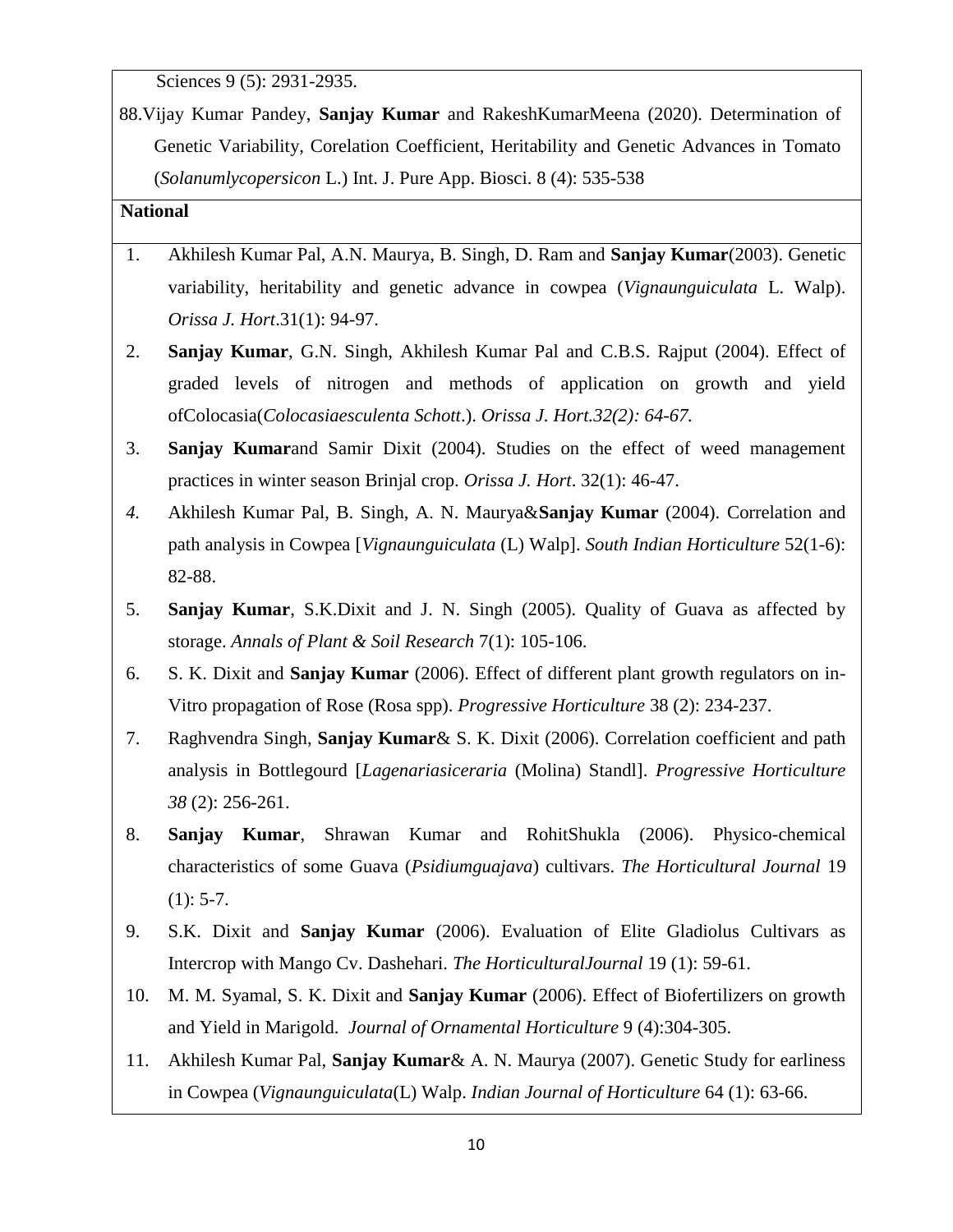- 12. **Sanjay Kumar**, Raghvendra Singhand Akhilesh Kumar Pal (2007). Genetic Variability, Heritability, Genetic Advance, Correlation Coefficient and Path Analysis in Bottle gourd (*Lagenariasiceraria* (Molina) Standl. *Indian Journal of Horticulture 64 (2)* 163-168
- 13. S. K.,Dixit, **Sanjay Kumar** &Syamal, M. M. **(2007).** In-vitro propagation of dahlia through shoot tip culture.*Progressive Horticulture*39 (2): 159-161.
- 14. R. B.Ram, D. H. Dwivedi, S. K. Dixit, **Sanjay Kumar** and M.L. Meena. (2007). Effect of bio and chemical fertilizers on growth, flowering, fruiting and yield of okra [*Abelmoschusesculentus*(L.) Moench.]. *Progressive Horticulture*39 (2): 165-170.
- 15. M. K. Srivastava, **S. Kumar** and A. K. Pal (2008). Studies on combining ability in Okra through Di-allele analysis. *Indian Journal of Horticulture* 65 (1): 48-51.
- *16.* Ashish Kumar,**Sanjay Kumar** and Akhilesh Kumar Pal (2008). Genetic Variability and Character association for fruit yield and yield traits in Cucumber (*Cucumissativus* L). *Indian Journal of Horticulture* 65(4) 423-428.
- *17.* M. L. Meena, Vikash Kumar**, Sanjay Kumar** and Y. C. Yadav (2008). Correlation coefficient and Path analysis in Coriander (*Coriandrumsativus* L). *The Horticultural Journal* 21(2): *83-85.*
- *18.* Yogesh Chandra Yadav, **Sanjay Kumar**, B. P. Bisen& S. K. Dixit (2009). Genetic Variability, Heritability, Genetic advance for some traits in Cucumber (*Cucumissativus* L). *Indian Journal of Horticulture* 66 (4): 488-491.
- *19.* **Sanjay Kumar**, Vimlesh Kumar, Yogesh Chandra Yadav and Adesh Kumar (2009). Integrated weed Management in Kharif Onion in Cv. N-53 (*Allium cepa L.*) *The Horticultural Journal* 22(1) 7-10.
- 20. Raghvendra Singh, Anand Kumar Singh, B. K. Singh, **Sanjay Kumar** and Dharmendra (2009). Genetic variability of Quantitative characters in Cucumber (*Cucumissativus* L). *The Horticultural Journal* 22 (1): 30-32.
- 21. **Sanjay Kumar**, Annapurna and Yogesh Chandra Yadav (2009). Correlation coefficient path analysis studies in Okra (*Abelmoschusesculentus* (L.) Moench.). *Annals of Horticulture* 2(2): 166-170.
- 22. Yogesh Chandra Yadav, **Sanjay Kumar** and Raghvendra Singh (2010). Correlation and Path analysis in Cucumber (*Cucumissativus* L). *Progressive Horticulture* 42 (1): 71-75.
- *23.* Yogesh Chandra Yadav, **Sanjay Kumar**, Adesh Kumar, Raghvendra Singh and Rekha Singh (2010). Path coefficient studies and characters association in bottle gourd [*Lagenariasiceraria*(Molina) Standl]. *Annals of Horticulture* 3 (1): 84-88.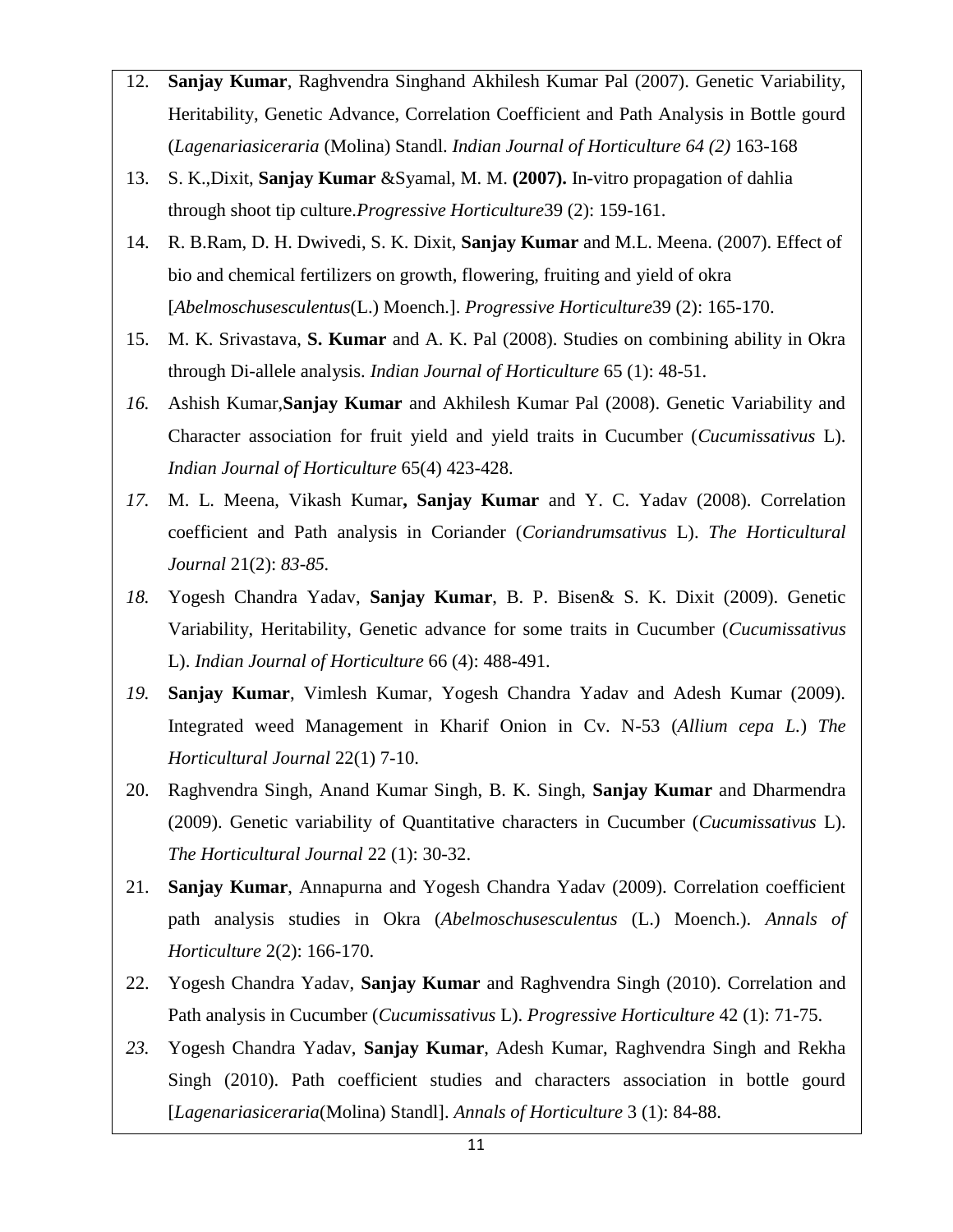- *24.* M. L. Meena, Vikash Kumar, **Sanjay Kumar**, Y.C. Yadav and Adesh Kumar (2010). Genetic Variability, Heritability, Genetic Advance, Correlation Coefficient and Path Analysis in Coriander (*Coriandrumsativum* L). *Indian Journal of Horticulture* 67(Special Issue): 242-246.
- 25. S. K. Rawat, **Sanjay Kumar,** Yogesh Chandra Yadav and R. K. Doharey (2011). Correlation coefficient and path coefficient analysis in fennel (*Foenculumvulgare* Mill). *Flora and Fauna* 17 (1) (Special Issue):71-75.
- 26. Amit Kumar, **Sanjay Kumar**, Yogesh Chandra Yadav and R. K. Doharey (2011). Assessment of Genetic variability, correlation and path coefficient in fenugreek (*TrigonellaFoenum-graecum* L.). *Flora and Fauna* 17 (1) (Special Issue):120-124.
- 27. Adesh Kumar, A. K. Pal &**Sanjay Kumar** (2011). Genetic variability, correlation coefficient and path analysis in Asiatic Carrot. *Indian Journal of Horticulture* 68 (3) 433- 437.
- *28.* Yogesh Chandra Yadav and **Sanjay Kumar** (2011).Heterosis and Inbreeding depression in bottle gourd [*Lagenariasiceraria* (Molina) Standl]. *Progressive Horticulture* 43 (2): 294-301.
- *29.* Yogesh Chandra Yadav and **Sanjay Kumar** (2011). Determination of variability for yield advancement in bottle gourd [*Lagenariasiceraria* (Molina) Standl*]. Annals of Horticulture* 4(2): 151-164.
- *30.* **Sanjay Kumar**, Manoj Kumar Verma and Yogesh Chandra Yadav (2011). Studies on effect of Biofertilizers with chemical fertilizers on growth and yield of Cauliflower (*Brassica oleracea*var. *botrytis*) Cv. Pusa Snowball K-1. *Annals of Horticulture* 4 (2): 202-205.
- 31. Amit Kumar, **Sanjay Kumar** and Yogesh Chandra Yadav (2011). Correlation studies in Fenugreek (*Trigonellafoenum-graecum* L.). *The Horticultural Journal* 24 (2): 96-99.
- 32. Rashmi, **Sanjay Kumar**, Adesh Kumar and Amit Kumar (2011). Studies on genetic variability analysis in Gladiolus (*Gladiolus species* L.). *The Horticultural Journal* 24 (2): 105-108.
- 33. Bijay Kumar, **Sanjay Kumar** and Yogesh Chandra Yadav (2011) .Genetic variability in Strawberry (Fragaria X ananassaDuch.). *The Horticultural Journal* 24 (1): 16-19.
- 34. Yogesh Chandra Yadavand **Sanjay Kumar** (2011). Genetic variability for some quantitative traits in Bottle gourd [*Lagenariasiceraria* (Molina) Standl]. *The Horticultural Journal* 24 (1): 43-46.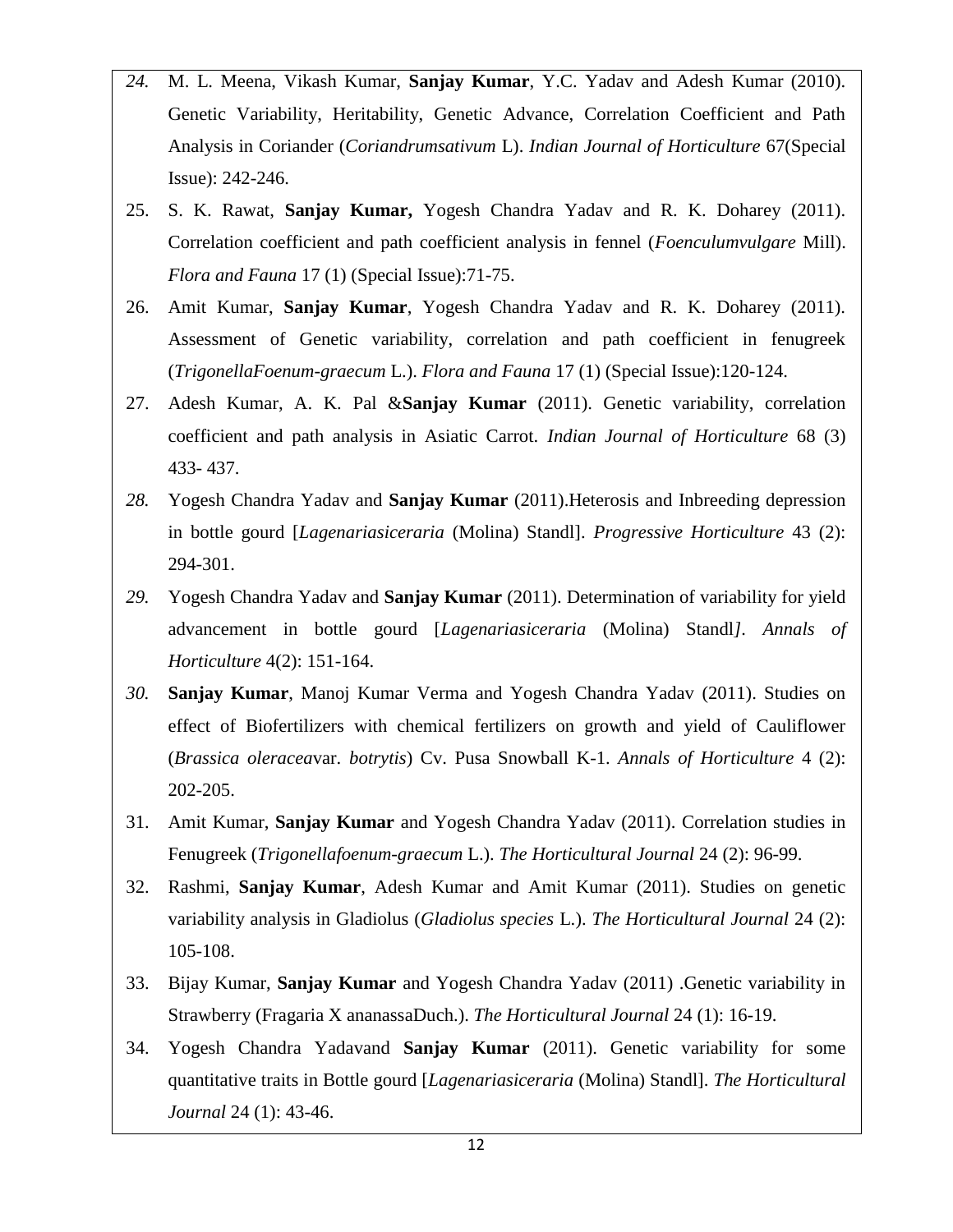- 35. Sujit K. Yadav, V.P.Singhand **Sanjay Kumar** (2011). Correlation studies for some metric and quality traits in chilli (Capsicum annum L). *The Horticultural Journal* 24 (1): 36-39.
- 36. Yogesh Chandra Yadav and **Sanjay Kumar (2012).** Determination of variability for yield improvement in bottle gourd. [*Lagenariasiceraria* (Molina) Standl].*Indian Journal of Ecology* 38 (2): 278-280.
- 37. Raghvendra Singh, Anand Kumar Singh, **Sanjay Kumar**, B. K. Singh and S. P. Singh (2012). Combining ability studies in Cucumber (*Cucumissativus* L). *Vegetable Science 38(1):49-52.*
- 38. Pradeep Kumar, **Sanjay Kumar**\*, Yogesh Chandra Yadav&Adesh Kumar (2012). Effect of biofertilizers in combination with chemical fertilizers on growth and yield of broccoli (*Brassica oleracea* var. italica plank) cv. Fista. *Indian J. Ecol* 39 (1): 172-173.
- 39. Raghvendra Singh, Anand Kumar Singh, **Sanjay Kumar** and B. K. Singh (2012). Heterosis and Inbreeding depression for fruit characters in Cucumber (*Cucumissativus* L). *Indian Journal of Horticulture* 69 (2):200-204.
- 40. Yogesh Chandra Yadav and **Sanjay Kumar** (2012). General combining ability studies in bottle gourd (LagenariaSiceraria (Molina) Standl). *Annal of Horticulture* 5 (1): 128-132.
- 41. Yogesh Chandra Yadav and **Sanjay Kumar** (2012). Studies on genetic variability, correlation coefficient and path analysis in bottle gourd (LagenariaSiceraria (Molina) Standl). *Annals of Horticulture* 5 (1): 80-89.
- 42. **Sanjay Kumar,**Virendra Kumar and Yogesh Chandra Yadav (2012). Studies of effect of boron and molybdenum on growth yield and yield attributing characters of cauliflower (Brassica oleracea L. var. botrytis). *Annals of Horticulture* 5 (1): 53-57.
- *43.* Rahul Kumar, **Sanjay Kumar** and Yogesh Chandra Yadav (2012). Genetic variability, heritability, genetic advance correlation coefficient and path analysis in gladiolus (*Gladiolus species* L.) *Indian Journal of Horticulture* 69 (3): 369-373.
- 44. Sunil Kumar Rawat, **Sanjay Kumar** and Yogesh Chandra Yadav (2013). Genetic evaluation for biometrical traits in fennel (*Foeneculumvulgare* Mill*). Journal of Spices and Aromatic Crops* 22 (1): 87–89.
- 45. Sandeep Kumar**, Sanjay Kumar** and N. C. Pushkar (2013). Effect of pinching, disbudding and foliar spray of cytozyme on growth and flowering behavior of annual chrysanthemum (*Chrysanthemum carinatum*Schousb). *Progressive Horticulture* 45 (2) 326-330.
- 46. Sunil Kumar Rawat, **Sanjay Kumar** and V. K. Pandey (2013). Determination of genetic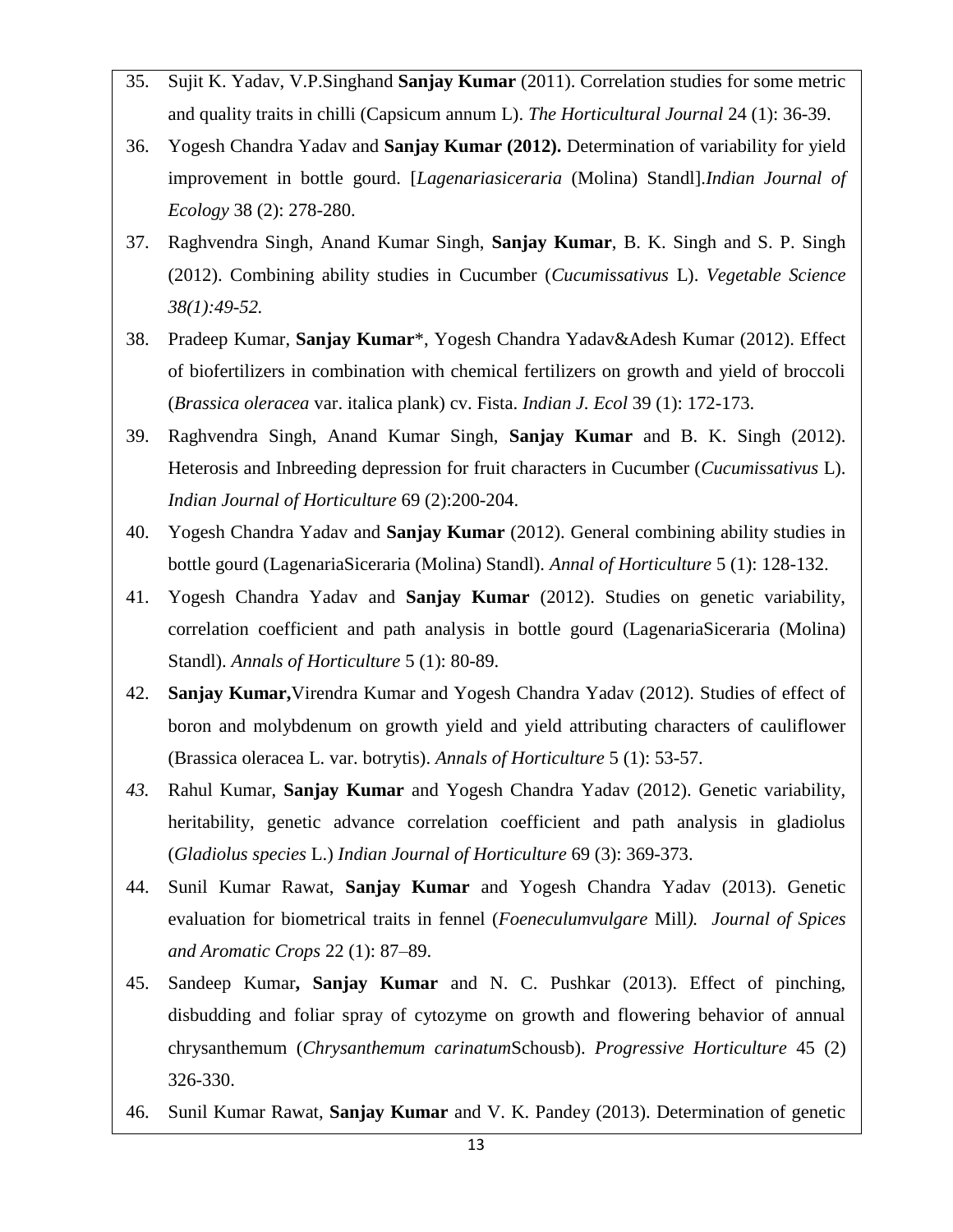variability, correlation and path analysis for yield advancement in Fennel (*Foeniculumvulgare* Mill.). *Indian Journal of Ecology*40 (2):195-200.

- 47. ShwetaSoni, **Sanjay Kumar** and SutanuMaji (2013).Correlation and Path coefficient analysis studies in Cabbage (*Brassica Oleracea*Var. *Capitata*L.).*Annals of Horticulture* 6 (2): 331-336.
- 48. Dushyant, SutanuMaji,**Sanjay Kumar**, A. K. Maurya and K. R. Meena (2014).Efficacy of organic manures on growth, yield and biomolecules of Stevia (Stevia rebaudianaBertoni). *Journal of Crop and Weed* 10 (1):107-110.
- 49. **Sanjay Kumar**\* and Surya Prakash (2015). Studies on Genetic variability, correlation and path analysis in Coriander *(Coriandrumsativum*L).Annals of Horticulture 8 (2): 166- 169.
- 50. **Sanjay Kumar**, Subhash Kumar Verma, Manoj Kumar and Devendra Kumar (2016). Effect of organic and inorganic fertilizers on growth, yield and quality of Radish (R*aphanussativus*l.) cv. Japanese white. Annals of Horticulture 9 (2):133-136.
- 51. KaushalKishor, **Sanjay Kumar** and Vijay Krishna Pandey (2016). Effect of sulphur and zinc on growth and bulb production of onion cv. Nasik Red. Annals of Horticulture 9 (2): 228-229.
- 52. Jay Prakash, **Sanjay Kumar**, Vijay Kumar Pandey, ShashankVerma and SutanuMaji (2017). Effect of the organic manures and inorganic fertilizers on growth and yield of garlic (Allium sativum L.). Research in Environment and Life Sciences 10 (6) 569-571.
- 53. D. C. Meena, M. L. Meena and **Sanjay Kumar** (2019). Influence of organic manures and biofertilizers on growth, yield and quality of Okra (Abelmoshchusesculentus L. Moench). Annals of Plant and Soil Research 21(2): 130-134.
- 54. M.L. Meena, Suresh Yadav, **Sanjay Kumar**, Rajmani Singh, RuchikaAbha and Rupesh Kumar Mandel (2020). Genetic Variability, Heritability and Genetic Advances in the Garlic Genotypes Biosc. Biotech. Res. Comm. 13(1): 335-339.

## **Book Chapters**

- 1. M.M. Syamal, J.N. Singh and **Sanjay Kumar** (2006). **Practical Manual of Horticulture**. Published by Department of Horticulture, Institute of Agricultural Sciences, Banaras Hindu University, Varanasi.
- 2. R. B. Ram, **Sanjay Kumar**, Deepa H Dwivedi and M. L. Meena (2008). Souvenir of National Seminar on "**Sustainable Horticultural Research in India: Perspective, Priorities**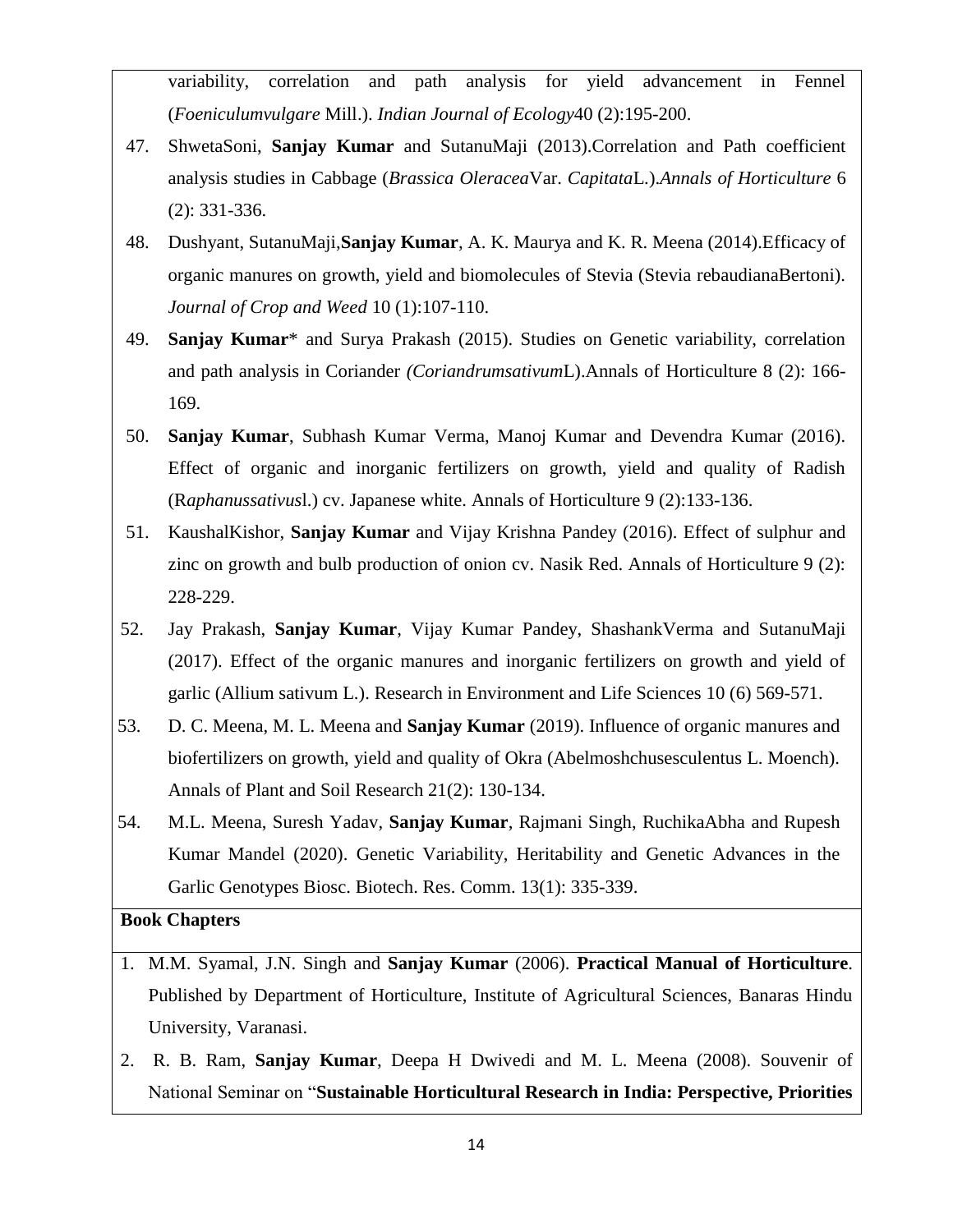**and Preparedness**" Organized by Department of Applied Plant Science (Horticulture), BabsahebBhimraoAmbedkar University, Lucknow-226025.

- 3. Ram Chandra, R. B. Ram, **Sanjay Kumar** and Sujit Kumar (2017). Souvenir cum Abstract on National Symposium on "**IPRs in Agricultural Research"** during August 30-31, 2017 at BBAU, Lucknow.
- 4. National Seminar on **"Transforming Agriculture to Doubling of Farmers Income"** organized by BabasahebBhimraoambedkar University &SamagraVikas Welfare society, Lucknow during Feb 10-11, 2018.
- 5. Grafting of Horticultural crops: A Boon to combat diseases and production constraints "Climate change and its Impact on Global Food security&Sustainability of Agriculture" published by Mahima Publication, Varanasi Pp-143-145.

# **Authored Books**

# **Edited Books**

### **Patents**

|                  | Inventors | Title and Award/Application No. |
|------------------|-----------|---------------------------------|
| Awarded          |           |                                 |
| <b>Published</b> |           | -                               |
| <b>Filed</b>     | -         | $\overline{\phantom{0}}$        |

### **Research Supervision**

|                      | Completed | Ongoing |
|----------------------|-----------|---------|
| <b>PG/M.Phil</b>     | ხŏ        | 04      |
| Ph.D.                | 08        |         |
| <b>Post-Doctoral</b> | -         | -       |

## **Honors, Recognition and Awards:**

- 1. **Gold Medal Award** by Society for Recent Development in Agriculture on the occasion of I<sup>st</sup> Indian Agricultural Scientists and Farmers Congress during October 03-04, 2009.
- 2. **ISHRD Fellow Award** by G.B. Pant University of Agriculture and Technology, Pantnagar, Uttarakhand during March 21-23, 2010 on occasion of National Symposium on Conservation Horticulture.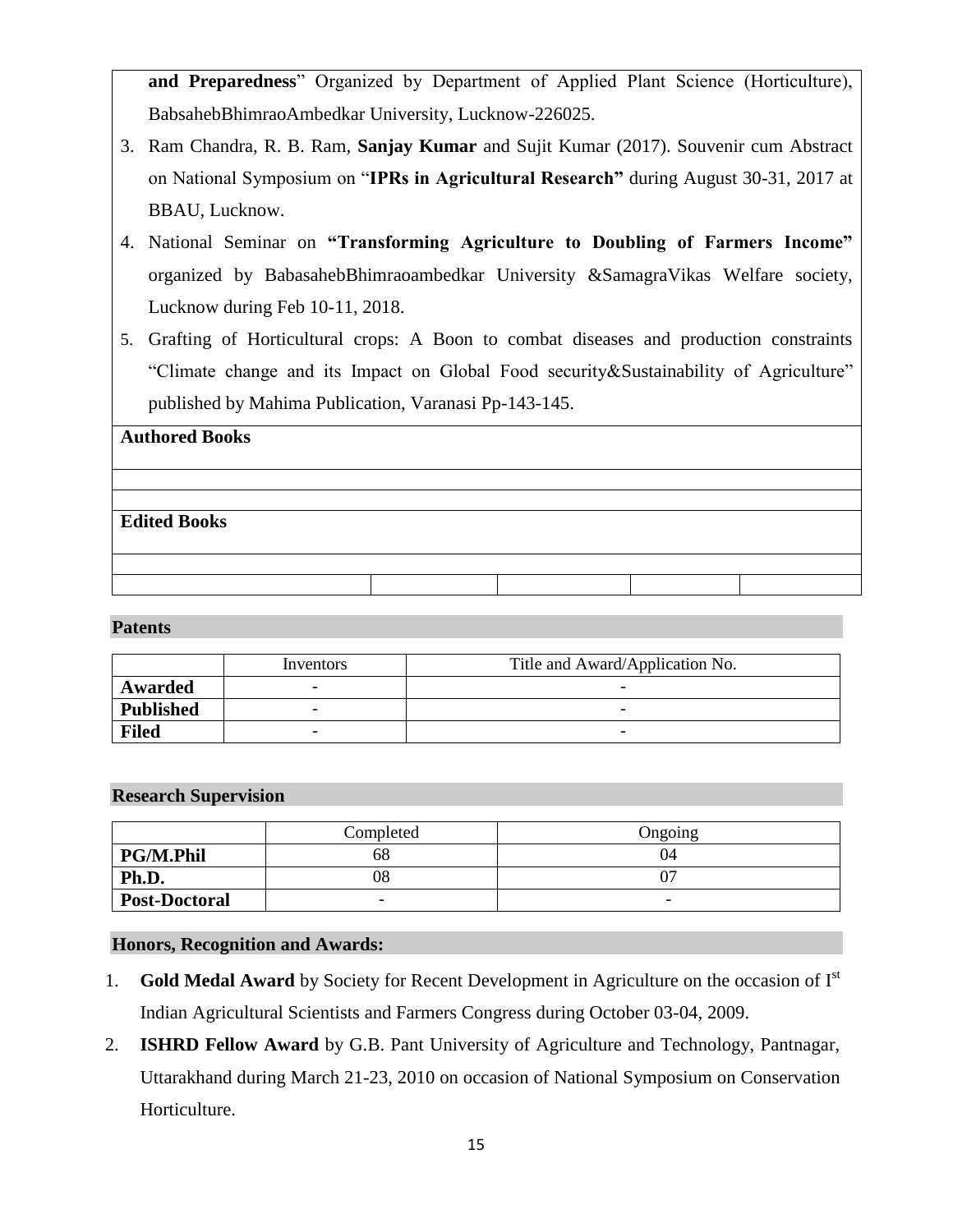- 3. **Young Scientist Award** by Society for Recent Development in Agriculture, Meerut during September 11-12, 2010 on the occasion of National Symposium on Emerging Trend and Agricultural Research, Meerut.
- 4. **Young Scientist Award** on the occasion of National Symposium on Integrated Farming Systems for Sustainable Agriculture- Challenges and Opportunities, Jhansi during Feb 19-21, 2011.
- 5. **Best Citizen Award of India** by the International Publishing House, New Delhi in the year 2011.
- 6. **Best Poster Presentation Award** by Indian Institute of Vegetable Research, Varanasi during April 12-14, 2013 on the occasion of National Symposium on Abiotic & Biotic stress Management in Vegetable Crops.
- 7. **Best Poster Presentation Award** by Hi- Tech Horticultural Society &Shobhit University, Meerut during May 11-12, 2013 on occasion of International Conference on "Impact of Technical tools on Food Security under Global Warming Scenario (ITTFS-2012)".
- 8.**Excellence in Teaching Award** by Society for Extension Education and Management in Agriculture on occasion of National Conference on Emerging Problems and Recent Advances in Applied Science: Basic to Molecular Approach during Feb 8-9, 2014.
- 9.**Poster Presentation Prize** by International Seminar 2014(ISIAAR), BidhanChandraKrishiVishwavidyalaya, Mohanpur, W. B. during Nov. 6-9, 2014.
- 10. **Kumar SaxenaBahadur SRDA award**-2016 by Society for Recent Development in Agriculture, Meerut during November27-29, 2016 on the occasion of International Conference on Global Agriculture & Innovation Conference, Noida.
- 11. **Best Scientist (Teaching) Award** by Society for Scientific and Social Development, Meerut &Shobhit University, Meerut Feb 25-26, 2017.
- 12. **Dr. Ram Badan SinghVishishthaKrishiVaigyanik Puraskar-2016** by U. P. Council of Agricultural Research, Lucknow on 14-06-2017.
- 13. **Fellow Award** by Hi- tech Horticultural Society, Meerut during Nov. 26-30, 2017 on the occasion of Global Meet on Science & Technology for Ensuring Quality Life at Hotel Grand Continental, JalanBelia, Chow Kit, Kuala Lumpur.
- 14. **Eminent Scientist Award** by SamagraVikas Welfare Society, Lucknow during 23-24, 2019 on the occasion of International Conference on "Advances in Agricultural sciences & Allied Science Research" at Rama University, Kanpur.

**Membership of Professional Bodies:**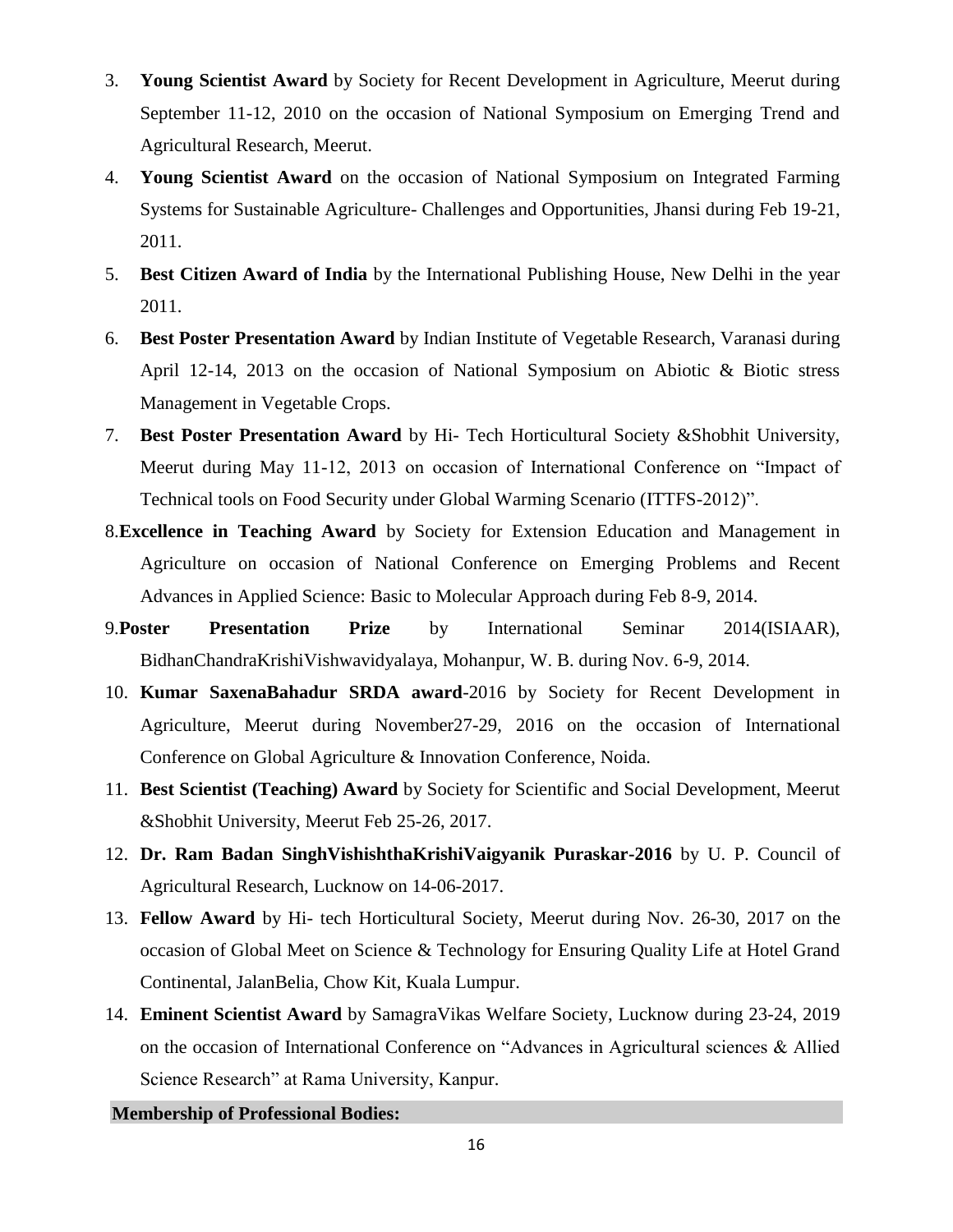- 1. Progressive Horticulture, Hill Horticulture Development Society, Chaubatia, Almora
- 2. Vegetable Science, Indian Institute of Vegetable Research, Varanasi
- 3. Indian Journal of Horticulture, Indian Agricultural Research Institute, New Delhi
- 4. Journal of Ornamental Horticulture, Indian Agricultural Research Institute, New Delhi
- 5. Progressive Agriculture, S. V. B. Patel University of Agri. & Tech., Meerut
- 6. Flora and Fauna, B.B. P.G. College (Bundelkhand University), Jhansi
- 7. Hort Flora Research Spectrum, Meerut
- 8. Progressive Research, Society for Scientific Development in Agriculture & Technology, Meerut

## **Seminar/Conference/Symposia /Workshops Organized:**

| <b>S. No.</b> | Date         | <b>Title of Conference or Institution</b>                           |
|---------------|--------------|---------------------------------------------------------------------|
|               | Feb., 10-11, | National Seminar on Transforming Agriculture to Doubling Farmers    |
|               | 2018         | 'Income                                                             |
|               | August 30-   | National Symposium on Agricultural Research with Relation to IPR, S |
|               | 31, 2017     | (ARRIPR)                                                            |
|               | Jan., 14-15, | Training Programme/National Seminar on                              |
|               | 2014         | KrishiAnusandhanEvamTaknikiShabda, New Delhi                        |

Please provide details wherein the faculty member has participated as a organizing Secretary

## **Countries Visited:**

Visited during on the occasion of Global Meet on Science & Technology for Ensuring Quality Life at Hotel Grand Continental, JalanBelia, Chow Kit, KualaLumpurat Kuala Lumpur, Malaysia and awarded**Fellow Award** by Hi- tech Horticultural Society, Meerut during November26-30, 2017.

**Invited Lectures/Talks/Chair/Co-Chair in Seminar/Conference/Symposia /Workshops:**

- **1. Judge of Poster Evaluation Committee**in National Conference on Emerging Problems and Recent Advances in Applied Science: Basic to Molecular Approach during Feb 8-9, 2014.
- **2. Co- Chairman** in various committees on the occasion of 2<sup>nd</sup> UP Agricultural Science Congress, Lucknow during June 14-16.2014.
- **3. Oral Presentation** on "**Organic farming in Vegetables: Needs for Future**" in 4<sup>th</sup> U.P. Agricultural Science Congress, Lucknow during March 02-04, 2016.
- **4. Chairman of Technical Session** on the occasion of International Conference on Global Agriculture & Innovation Conference-2016 during November 27-29, 2016.
- **5.** Lead Talk on "**Post- harvest handling of fruits with special reference to Citrus**" on the Occasion of International Seminar on International Congress on "Post-Harvest Technologies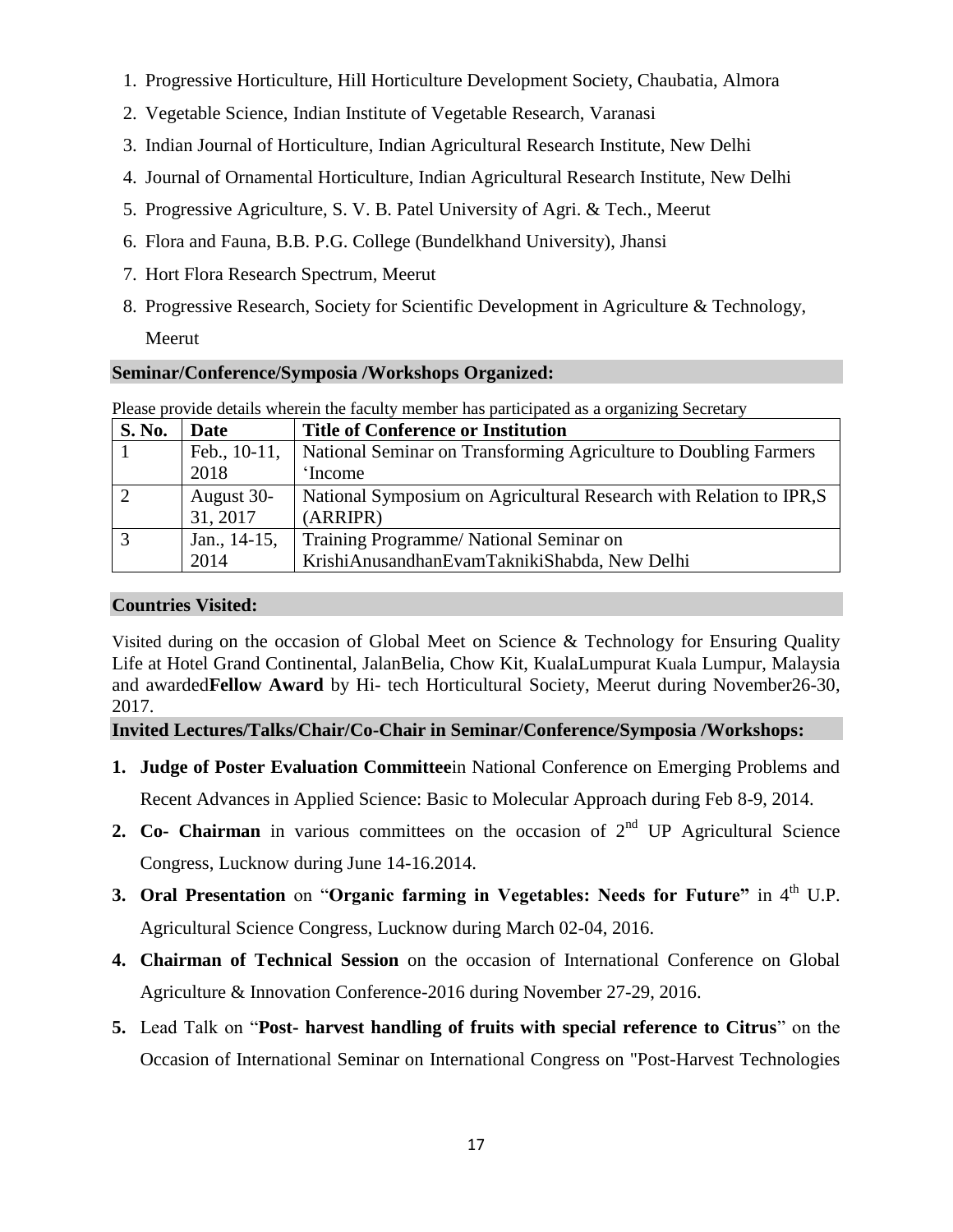of Agricultural Produce for Sustainable Food and Nutritional Security" during 10-12 November, 2016

- **6. Chairperson of the technical session** in Emerging Trends in Agricultural sciences and its Impact on Sustainable Livelihood during Feb 25-26, 2017.
- **7. Oral Presentation** on **"Underutilized Legume Vegetables: potential Source of Health and Nutritional Security**" in National Symposium on Vegetable Legumes for Soil and Human Health Feb 12-14, 2016.
- **8. Lead Lecture** on **"Problems and Prospects of Marketing and Post-harvest handling of Citrus Crop"** in International Conference on Post-harvest Technology of Agricultural Produce for Sustainable Food and Nutritional security Nov 10-12, 2016.
- **9. Lead Lecture** delivered on "**Potential of Underutilized Legume Vegetables to Contribute to National Security"** in International Seminar on Agriculture & Food for Inclusive Growth and Development during Jan 14-15, 2017.
- **10. Lead Lecture** delivered in National Conference on Emerging Trends in Agricultural Sciences and its Impact on Sustainable Livelihood during Feb 25-26, 2017.
- **11. Lead Lecture** on "**Hi-tech Horticulture for Ensuring Productivity, Nutritional Quality and Value Addition**" delivered in Global Meet on Science & technology for Ensuring Quality Life at Hotel Grand Continental, JalanBelia, Chow Kit, Kuala Lumpur during Nov. 26-30, 2017.
- **12. Lead Lecture** on National Seminar on **"India' s time to delve in to IP laws"** in National Symposium on IPRs in Agricultural Research during August 30-31, 2017.
- **13. Lead Lecture** on "**Initiative to Double Farmers Income by Hi-Tech Horticulture in India**" delivered in National Seminar on Transforming Agriculture to Doubling Farmers Income during Feb 10-11, 2018.
- 15. **Lead Lecture** on "**Prospects of Protected Vegetable Cultivation in India for Enhancing Farmer' s Income**" delivered in International Conference on "Advances in Agricultural Sciences & Allied Science Research" at Rama University, Kanpur.

### **Additional Information (If Any):**

- 1. Chairperson, Departmental Research Committee, BBAU, Lucknow
- 2. Chairperson, Board of Post-Graduate Studies, BBAU, Lucknow
- 3. Member, Academic Council, B.B.A.University, Lucknow